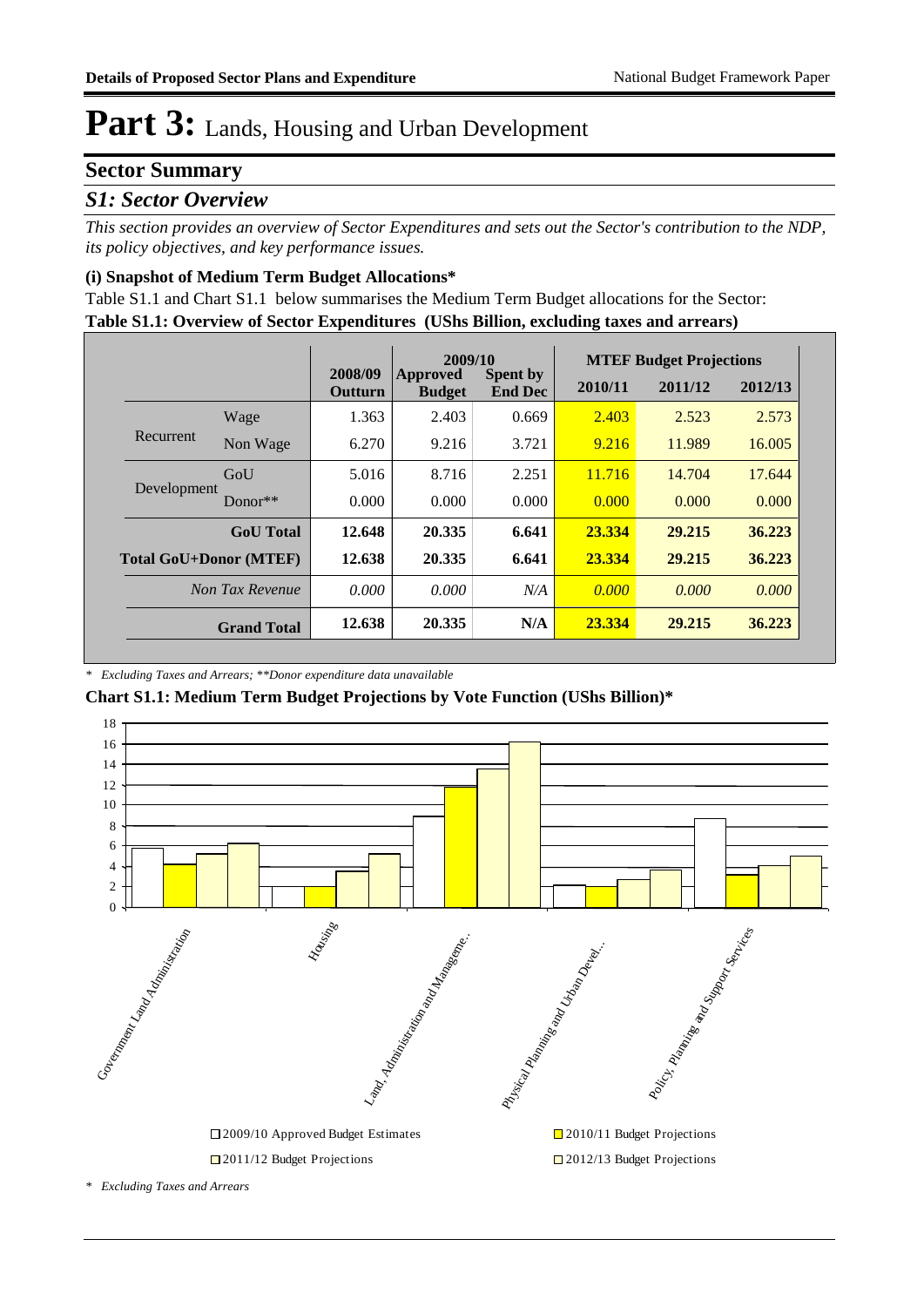#### **Sector Summary**

#### **(ii) Sector Contributions to the National Development Plan**

Under Land Administration and Management, the strategic objectives include:-

1.Creation of an inclusive and pro-poor policy and legal framework for the land sector; putting land resources to sustainable productive use;

2. Improving livelihoods of poor people through a more equitable distribution of land access and ownership, and greater teunre security for vulnerable groups;

3. Increasing availability, accessiblity, affordability and use of land information for planning and implementing development programmes;

4. Establishing and maintaining a transparent, accountable and easily accessible institutions and systems for decentralised delivery of land services.

Under Physical Planning and Urban Development, the objectives include:-

- Attaining orderly and sustained growth of urban and rural areas;
- Ensuring a well regulated and controlled land use;
- Enhancing public awareness on planned urban and rural development.

These contibute to NDP in terms of enhancing the availability and quality of gainful employment.

Housing the strategic objectives are:-

- To provide overall guidance to the housing sector;
- Improving the quality of housing in Uganda;
- Increasing home ownership;
- Improving the security of housing tenure for all especially the vulnerable in society; and
- Increasing public awareness on human settlements development.

These VF objectives contribute to NDP objective of promoting sustainable population and use of the environment and natural resources.

Under Government Land Administration the strategic objectives are;

- Resolve all historical land holding injustices in the Country;
- Ensure that all government land is titled and secure;
- Put government land to sustainable productive use.

- These vote function objectives contribute to NDP objective of increasing household incomes and promoting equity.

#### **(iii) Medium Term Sector Policy Objectives**

The sector objectives which guide medium term outputs and resource allocations are:

- *1. Efficient and effective administrative systems and management;*
- *2. Security of Land tenure and productive use of land resources;*
- *3. Efficient, effective and sustainable physical planning and urban development;*

*4. Improved housing quality and increased housing stock that meets the housing needs of the population; and*

*5. Well planned and managed construction of public and private housing estates.*

#### **(iv) Key Policy Implementation Issues to be addressed over the Medium Term**

The sector considers the following issues crucial to address over the medium term, to improve sector performance and the achievement of sector objectives

**●** *Inadequate & weak Policy and Legal Framework*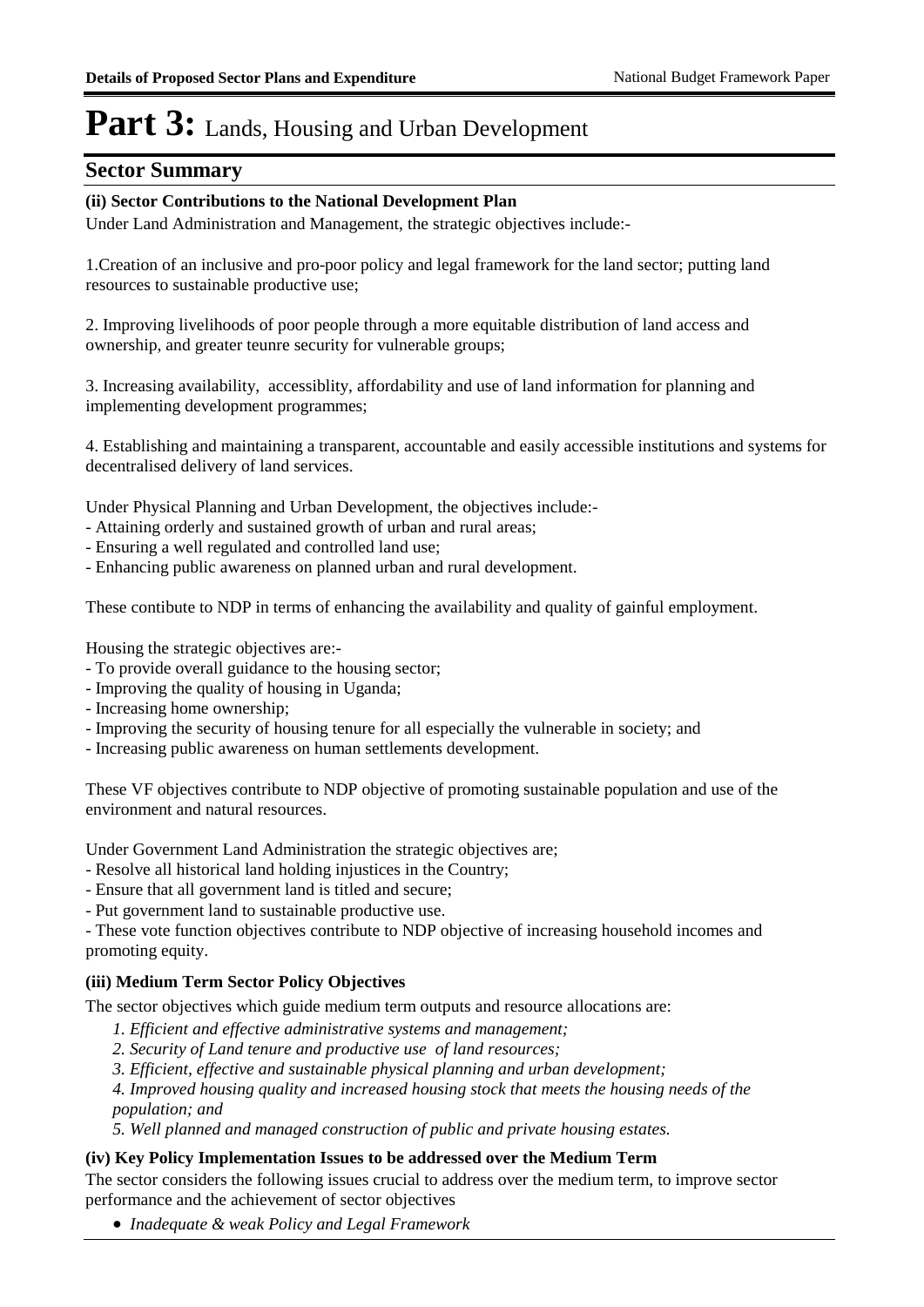#### **Sector Summary**

- *Inadequacy of Land Fund*
- *High prevalence of land fraud*
- *Inadequate rural & urban physical devt planning & non availability of low cost housing*

#### *S2: Past Sector Performance and Medium Term Plans*

*This section describes past and future performance, in terms of sector outcomes, key sector outputs, costs and plans to address key sector performance issues.* 

#### **(i) Sector Outcomes and the Achievement of Sector Objectives**

Sector outcomes related to the Lands, Housing and Urban Sector include the number of private sector investments in housing in Uganda, the amount of people living in affordable and decent housing, in addition to reduced land disputes and enhanced land ownership.

#### **Table S2.1: Current Status and Future Forecasts for Sector Outcomes**

| <b>Outcome and Outcome Indicator</b>                                                                            |                                                                              | <b>Baseline</b> | <b>Medium Term Forecast</b> |  |  |
|-----------------------------------------------------------------------------------------------------------------|------------------------------------------------------------------------------|-----------------|-----------------------------|--|--|
| Security of land tenure and productive use of land resources<br>Outcome:                                        |                                                                              |                 |                             |  |  |
|                                                                                                                 | % of land that is surveyed and registered                                    | 10% (2008)      | $20\% (2011)$               |  |  |
| Outcome:                                                                                                        | Efficient, effective and sustainable physical planning and urban development |                 |                             |  |  |
|                                                                                                                 | Urban Population in Slums and Informal settlements                           | 60% (2008)      | $50\% (2011)$               |  |  |
| Improved housing quality and increased housing stock that meets the housing needs of the population<br>Outcome: |                                                                              |                 |                             |  |  |
|                                                                                                                 | % of people living in permanent houses                                       | 18% (2002)      | 22(2011)                    |  |  |

#### **(ii) Past and Future Planned Sector Outputs**

*Performance for the first half of the 2009/10 financial year*

#### Land Administration and Management:

Preparation and finalisation of 3 legislations (Mortgage Act, LAB and Physical Planning Bill) ; 2 Field Monitoring trips conducted to review sector performance at Local Governments; 180 sets of data provided to survey firms; 80 Geodetic points established in Mukono and Wakiso districts; 2806 Lease & freehold titles issued; 8200 Mailo titles issued;

Physical Planning and Urban Development:

Capacity building through training of 60 urban managers from the central region in urban development and management; preparation of the National Urban Policy commenced; Draft IEC strategy for the dissemination of the National Land Use Policy in place, Launched Urban campaign & 40 media houses trained in urban development matters; Campaign Materials for orderly urban development developed.

Housing:

A situation analysis for the National Housing Policy & a 10 year strategic investiment plan prepared; Information, Education and Training materials on adequate housing awareness produced.

Policy,Planning and Support Services

5 Cabinet Memoranda prepared and submitted to Cabinet Secretariat.

Government Land Administration:

1,605.3 hectares of registered land with bonafide occupants compensated; 1.295 bn NTR collected; 21 government land titles processed;Draft land fund regulations submitted to Ministry of Justice for legal clearance.

#### **Table S2.2: Past and Medum Term Key Sector Output Indicators\***

|                                                   |                     | 2009/10                 |                                     | <b>MTEF Projections</b> |         |         |
|---------------------------------------------------|---------------------|-------------------------|-------------------------------------|-------------------------|---------|---------|
| Vote Function Key Output<br>Indicators and Costs: | 2008/09<br>()utturn | <b>Approved</b><br>Plan | $\sim$ Outturn by<br><b>End Dec</b> | 2010/11                 | 2011/12 | 2012/13 |
|                                                   |                     |                         |                                     |                         |         |         |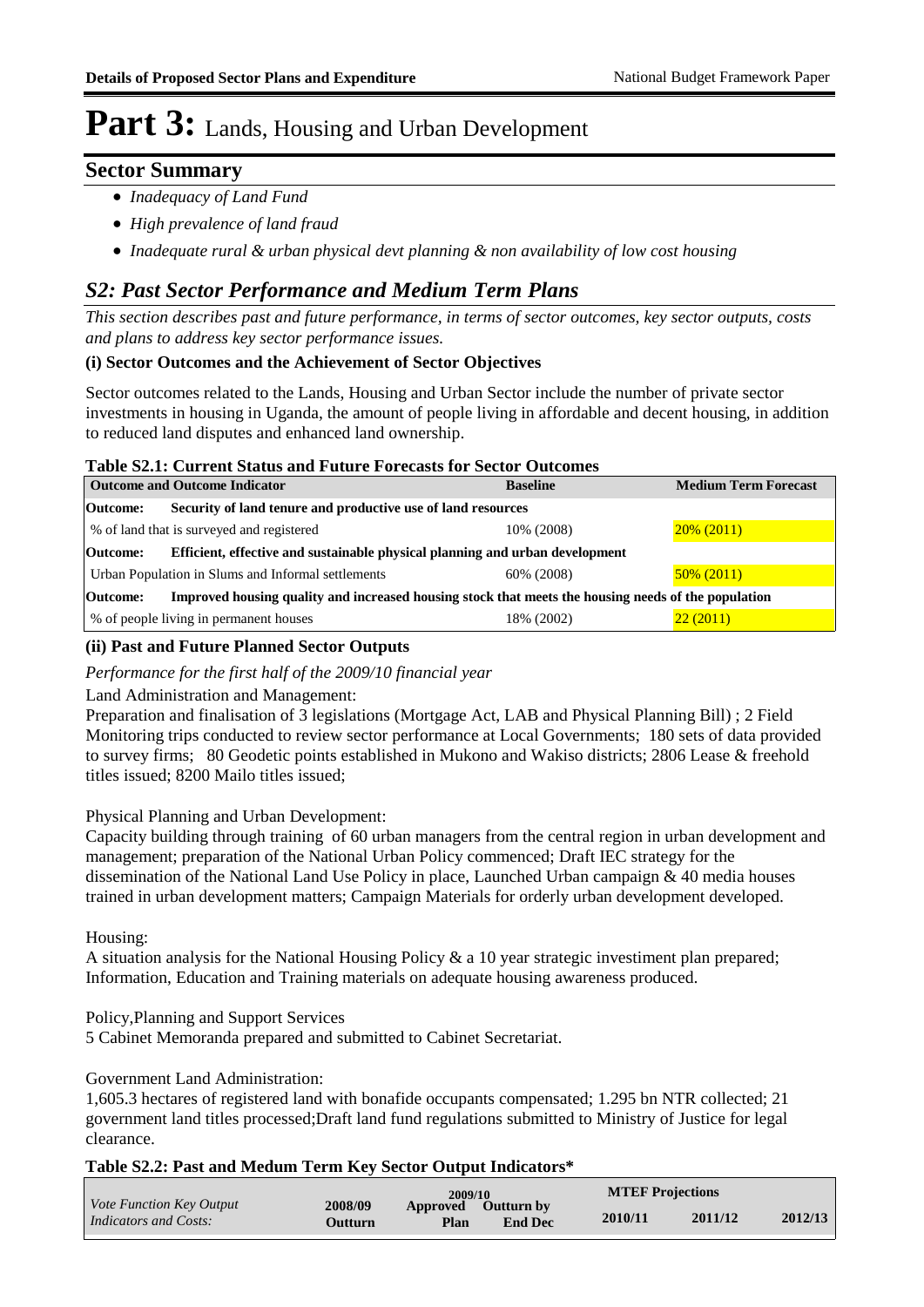#### **Sector Summary**

|                                                                                                                                          | 2009/10            |                         |                              | <b>MTEF Projections</b> |                   |                   |
|------------------------------------------------------------------------------------------------------------------------------------------|--------------------|-------------------------|------------------------------|-------------------------|-------------------|-------------------|
| Vote Function Key Output<br><b>Indicators and Costs:</b>                                                                                 | 2008/09<br>Outturn | <b>Approved</b><br>Plan | Outturn by<br><b>End Dec</b> | 2010/11                 | 2011/12           | 2012/13           |
| Vote: 012 Ministry of Lands, Housing & Urban Development                                                                                 |                    |                         |                              |                         |                   |                   |
| Vote Function:0201 Land, Administration and Management (MLHUD)                                                                           |                    |                         |                              |                         |                   |                   |
| Number of land related laws,<br>regulations and guidelines handled                                                                       | $\overline{2}$     | 9                       | $\overline{2}$               | 9                       | 9                 | 9                 |
| Number of land transactions<br>registered                                                                                                | 43.813             | 30,000                  | 21,294                       | 30,000                  | 89,000            | 100,000           |
| Number of titles sorted, scanned and<br>entered in the database                                                                          | 97,650             | 120,000                 | 171,068                      | 140,000                 | 145,000           | 150,000           |
| <b>Vote Function Cost (UShs bn)</b>                                                                                                      | 5.715              | 8.799                   | 2.220                        | 11.776                  | 13.588            | 16.154            |
| Vote Function:0202 Physical Planning and Urban Development                                                                               |                    |                         |                              |                         |                   |                   |
| Number of monitoring &<br>coordination reports from Local<br>Governments                                                                 | 1                  | 4                       | $\overline{2}$               | $\overline{4}$          | $\overline{4}$    | 4                 |
| Formulation of a National Urban<br>Policy                                                                                                | N <sub>0</sub>     | Yes                     | No                           | Yes                     |                   | Yes Implementatio |
| Vote Function Cost (UShs bn)                                                                                                             | 0.377              | 2.160                   | 0.553                        | 2.072                   | 2.753             | 3.622             |
| <b>Vote Function:0203 Housing</b>                                                                                                        |                    |                         |                              |                         |                   |                   |
| Number of monitoring reports on the<br>implementations of national policies,<br>laws, regulations and standards in<br>the housing sector | $\overline{4}$     | $\overline{4}$          | $\overline{2}$               | $\overline{4}$          | $\overline{4}$    | $\overline{4}$    |
| Implementation of the National<br>Action Plan on Secure Tenure                                                                           | No                 | Yes                     | N <sub>0</sub>               | Yes                     | Yes               | Yes               |
| <b>Vote Function Cost (UShs bn)</b>                                                                                                      | 1.729              | 2.091                   | 0.485                        | 2.083                   | 3.570             | 5.211             |
| Vote Function:0249 Policy, Planning and Support Services                                                                                 |                    |                         |                              |                         |                   |                   |
| <b>Vote Function Cost (UShs bn)</b>                                                                                                      | 4.055              | 3.109                   | 2.219                        | 3.228                   | 4.101             | 5.002             |
| <b>Cost of Vote Services (UShs Bn)</b>                                                                                                   | 11.877             | 16.159                  | 5.478                        | 19.158                  | 24.012            | 29.988            |
| <b>Vote: 156 Uganda Land Commission</b>                                                                                                  |                    |                         |                              |                         |                   |                   |
| <b>Vote Function:0251 Government Land Administration</b>                                                                                 |                    |                         |                              |                         |                   |                   |
| Number of processed leases                                                                                                               | 581                | 585                     | 274                          | 500                     | 600               | 600               |
| Amount of NTR collected                                                                                                                  | 2.475 bn           | 2.0 <sub>bn</sub>       | 1.3 <sub>bn</sub>            | $2.5 \text{ bn}$        | 2.7 <sub>bn</sub> | 3.0 <sub>bn</sub> |
| Number of Government land titles<br>issued                                                                                               | 35                 | 35                      | 21                           | 60                      | 60                | 70                |
| Number of properties verified &<br>valued                                                                                                | 42                 | 50                      | 65                           | 50                      | 65                | Not reported      |
| Hectares of land compensated                                                                                                             | 2,814              | 5,000                   | 1,605.3                      | 6,500                   | 8,000             | 10,000            |
| <b>Vote Function Cost (UShs bn)</b>                                                                                                      | 0.771              | 4.176                   | 1.164                        | 4.176                   | 5.204             | 6.234             |
| <b>Cost of Vote Services (UShs Bn)</b>                                                                                                   | 0.771              | 4.176                   | 1.164                        | 4.176                   | 5.204             | 6.234             |
| <b>Cost of Sector Services (UShs Bn)</b>                                                                                                 | 12.648             | 20.335                  | 6.641                        | 23.334                  | 29.215            | 36.223            |

*\* Excludes taxes and arrears; NB Table S5.1 at the end of this section provides more details of outputs planned for 2009/10 and achievements in the first half of 2008/09*

#### *2010/11 Planned Outputs*

Policy, Planning and Support Services:

Provision of security for the Persons and the Ministry property; Review the Ministry's structure; Construction of 2 additional floors in MLHUD headquarter building.

#### Land Administration and Management

Finalisation of the development of the NLP;Redemarcate and survey the International borders; Construction 0f 8 and equipping 8 District Land Offices; Review of related Land laws.

#### Physical Planning and Urban Development

Land use regulation monitoring tools developed & disseminated to KCC, 13 Municipalities & 50 Town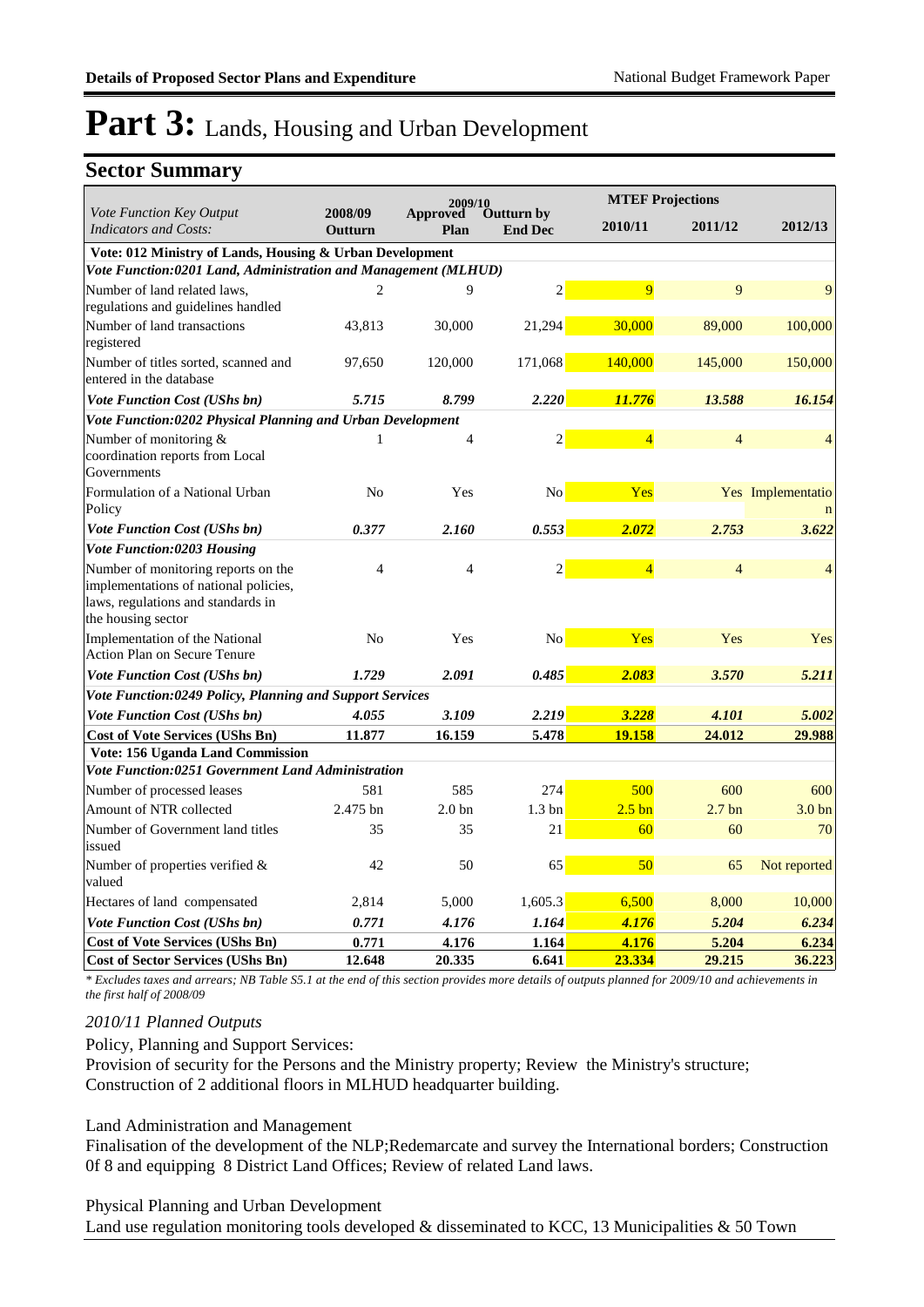#### **Sector Summary**

Councils; 2 senior Planners trained in GIS in Kampala, Information, Education and Communication strategy for the dissemination of the National Land Use Policy prepared; National Land Use Policy disseminated to 90 districts;The Physical Planning Act deseminated to 90 districts; Technical staff, urban managers & politicians trained in effective management of urban development; Commencement of the development of the National Urban Policy.

#### Housing

Development of the National Housing Policy Plan finalized; Development of the 10 year strategic investment plan finalized; Drafting of the Housing Bill finalized; Housing Information System developed; Landlord Tenants Bill drafted; Proto-type plans applicable to respective cultural backgrounds developed and disseminated; Building Materials Data Bank for Uganda developed and disseminated; Public awareness on environmentally & healthy living created; Estates Management (EM) Policy developed; Estates Development and Management bill drafted.

#### Government Land Administration

Publish Land fund regulations and sensitise the public about it; Initiate the process of regularization of land ownership of bonafide occupants in acquired land; Acquire/compensate 6,500 hectares of registered land with bonafide occupants;Develop Uganda Land Commission Act; Collect 2.5 bn NTR.

#### *Medium Term Plans*

Review of related laws on Lands, Housing and Urban Development; Implement NLP,Housing Policy,NLUP & the Condominium Law; Formulation of National Urban Policy and Implementation of the same policy. Implement Urban development programmes; Training of ALCs & DLBs; Redermacate and survey International and district boundaries;

Completion of the construction of the 2 additional floors on the Ministry Headquarter building; Computerisation of Land records; Implementation of the amended laws relating to Lands, Housings and Urban Development; Implementation of new laws relating to Lands, Housing and Urban Development; Acquire/compensate registered land with occupants; Establish the land loan scheme; Regularize land ownership of bonafide occupants; Process and secure government land titles; Issue government leases; Collect NTR for government.

#### *Unit Costs for Key Services*

Under the ouput of Land Registration, it is assumed that over 80 % of the budget is spent on key deliverables of issuance of land titles and processing of Lease documents. The average cost of land title issuance is UGX 10,000.

Under the output of Surveys and Mapping, the unit cost of demarcating and surveying one kilometre of the international border is UGX 5.5million.

Under Government Land Administration Vote Function, the unit cost for the output of compensation of 1 hectare of registered land with bonafide occupants is on average UGX 0.4 million.

#### **Table S2.3: Key Unit Costs of Services in the Sector (Shs '000)**

| <b>Unit Cost</b><br><b>Description</b>                                                                                     | Actual<br>2008/09 | <b>Planned</b><br>2009/10 | <b>Proposed</b><br>2010/11 | <b>Costing Assumptions and Reasons for any Changes</b><br>and Variations from Plan |  |  |
|----------------------------------------------------------------------------------------------------------------------------|-------------------|---------------------------|----------------------------|------------------------------------------------------------------------------------|--|--|
| Vote: 012 Ministry of Lands, Housing & Urban Development<br>Vote Function:0201 Land, Administration and Management (MLHUD) |                   |                           |                            |                                                                                    |  |  |
| issuance of land titles<br>& preparation of Lease<br>documents                                                             |                   |                           |                            | 80% of output budget spent on this deliverable                                     |  |  |
|                                                                                                                            |                   |                           |                            |                                                                                    |  |  |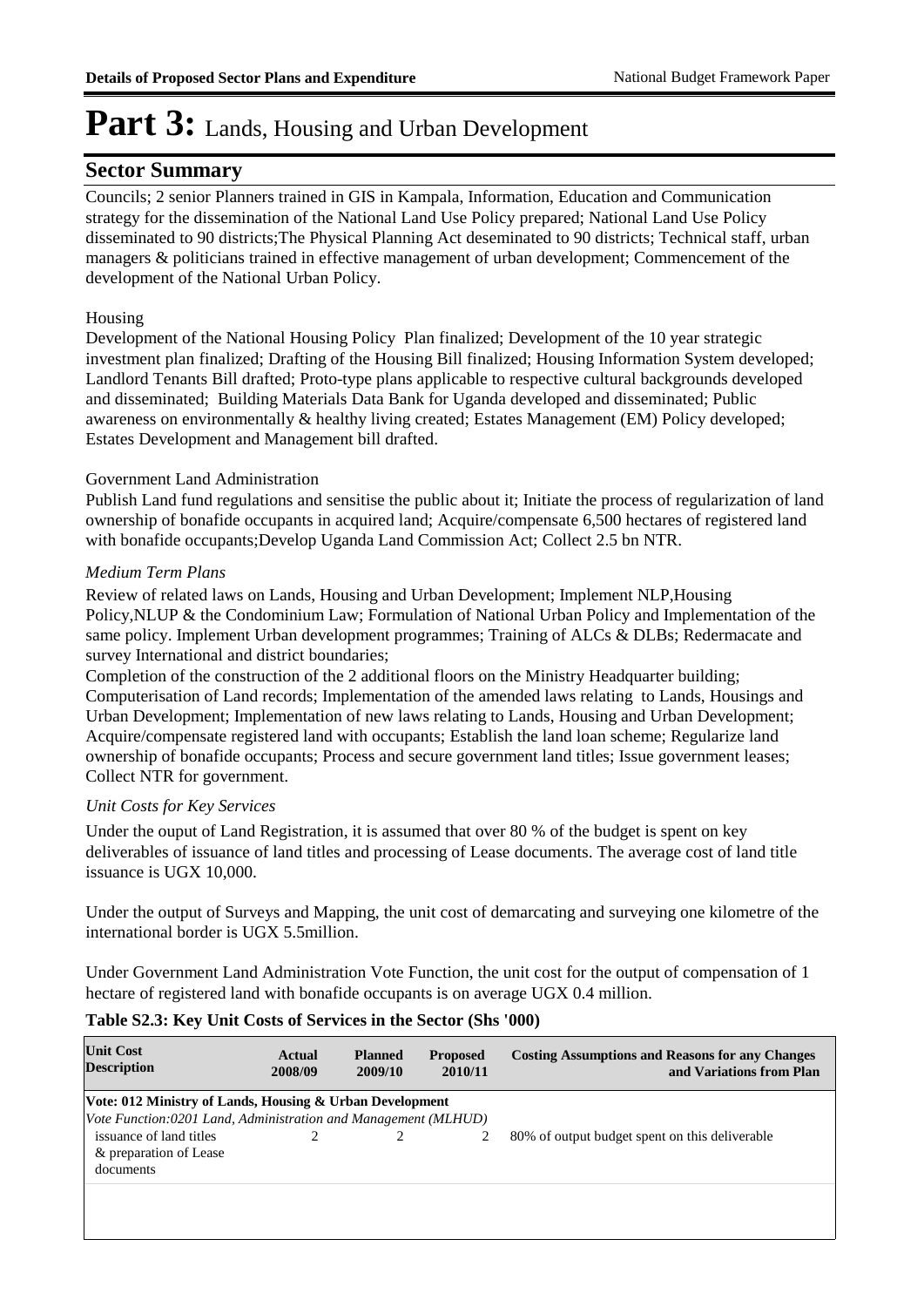| <b>Sector Summary</b>                                                                 |                   |                           |                            |                                                                                                     |  |  |
|---------------------------------------------------------------------------------------|-------------------|---------------------------|----------------------------|-----------------------------------------------------------------------------------------------------|--|--|
| <b>Unit Cost</b><br><b>Description</b>                                                | Actual<br>2008/09 | <b>Planned</b><br>2009/10 | <b>Proposed</b><br>2010/11 | <b>Costing Assumptions and Reasons for any Changes</b><br>and Variations from Plan                  |  |  |
| Cost of the land<br>registry to issue a land<br>titles & prepare lease<br>documents   | 10                | 10                        | 11                         | 80% of the output budget for land registration spent on<br>new titles and lease documents           |  |  |
| Cost of surveying 1 km<br>of international border                                     | not reported      | 5,500                     | 5,500                      | Security environment, boundary disputes,<br>topographical environment                               |  |  |
| Vote: 156 Uganda Land Commission<br>Vote Function:0251 Government Land Administration |                   |                           |                            |                                                                                                     |  |  |
| Land                                                                                  | 49.515            | 100,000                   | 400,000                    | projection of the previous year's actual costs.<br>Appreciation of land value as per CGV's reports. |  |  |

#### **(iii) Plans to Improve Sector Performance**

In order to address key sector perfomamce issues, the sector intends to do the following: On the implementation of the land fund, the sector is in the final stages of developing the Land Fund Regulations, the regulations once finalised will be submitted to Cabinet for consideration and later to Parliament. The sector also intends to lobby Cabinet and MFPED for increased funding for the Land Fund.

On the land fraud in the land registry, the Ministry has partnered with the Uganda Police and established a land fraud desk to handle matters of land fraud. The Ministry is also computerising land records and renovating/constructing new land offices as way of decongesting the central registry.

The Ministry is also filling all the approved posts though its facing a challenge to attract the right candidates in some technical fields due to inadequate remuneration.

On inadequate policy and legal framework, the Sector has embarked on the development of a number of policies which will guide the operations in the various sub-sectors. Such policies include the National Land Policy, the National Housing Policy, the Estates Management Policy, the National Urban Policy among others. While for the legal framework, the sector has embarked on reviewing various laws relating to Lands, Housing and Urban Development such as the Land Act, The Town and Country Planning Act, The Titles Registration Act, The Survey Act among others and the same time the sector has commenced the development of new laws such as the law on the Government land, the Land Information System among others.

On slum increase in urban areas, the sector intends to create awareness on slum prevention, implement the national strategy on slum upgrading and also implement the Action Plan on Secure Tenure and Good Governance. This will enhance the freeing of land for investmements.

To address the shortage of low cost housing, the sector plans to promote Public Private Partnerships (PPP's), encourage the formation of Housing Associations, and implement the Public Servants Housing Loan scheme.For FY 2009/10 500 staff will be loaned to construct 500 low cost dwellings.

On the improvement of service delivery in the lands sub-sector, the sector has embarked on the following process actions: Computerisation of the land records, so far all land records for Kampala, Wakiso and Mpigi Districts have been entered in the database. Data capture for other districts is ongoing; Renovation and construction of 19 district land offices is ongoing. When the 19 district land offices are completed, they will be networked and land records transferred, hence taking services closer to the people; The sector also has a policy on zero tolorence for corruption, the sub-sector has been implementation the IGG report on corruption in the lands sub-sector.

#### **Table S2.4: Specific 2010/11 Actions and Medium Term Strategy to Improve Sector Performance**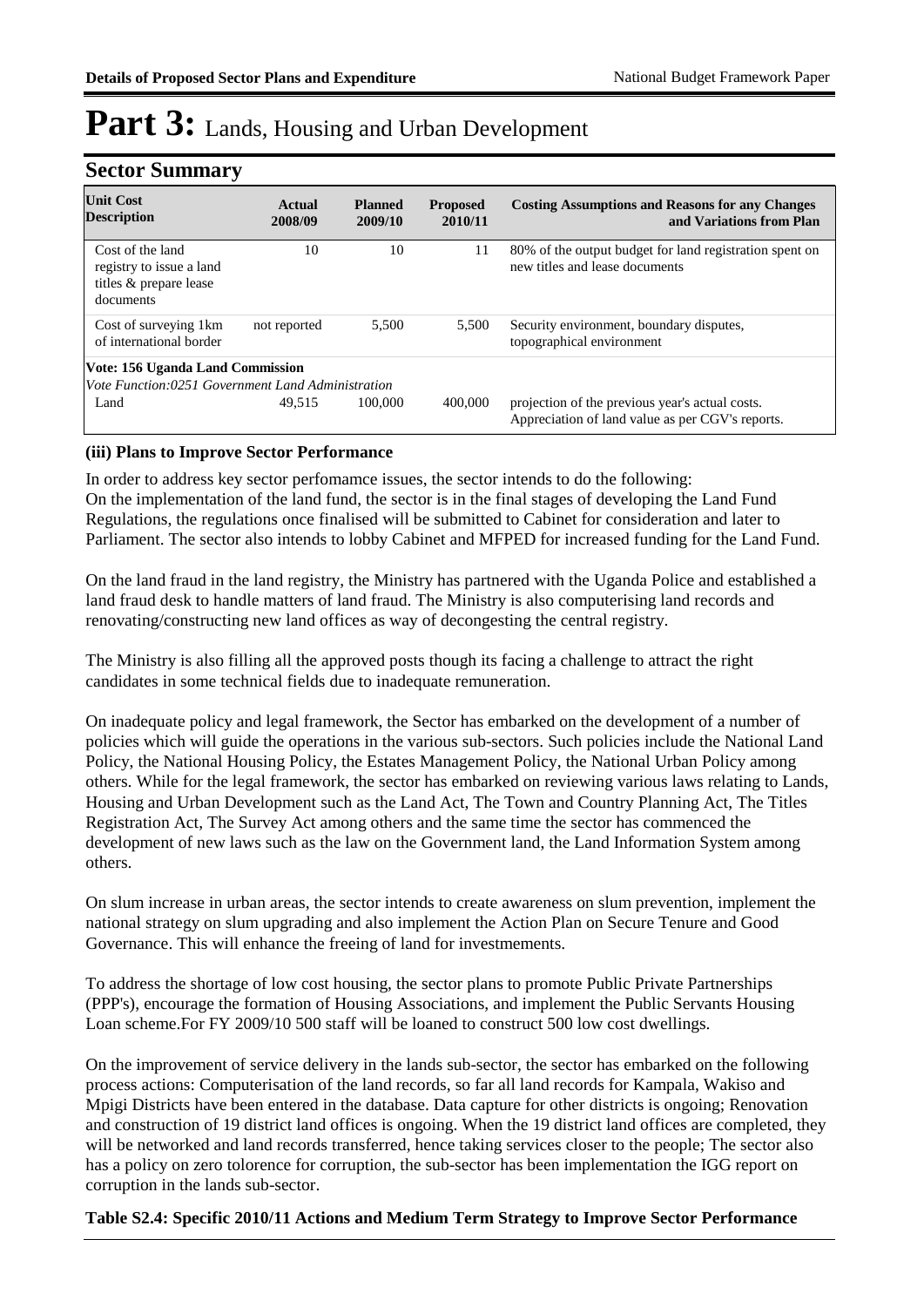| <b>Sector Summary</b>                                                                                   |                                                                                                                               |                                                                                                                                                    |                                                                                                                                                            |  |  |  |  |
|---------------------------------------------------------------------------------------------------------|-------------------------------------------------------------------------------------------------------------------------------|----------------------------------------------------------------------------------------------------------------------------------------------------|------------------------------------------------------------------------------------------------------------------------------------------------------------|--|--|--|--|
| 2009/10 Planned Actions:                                                                                | 2009/10 Actions by Dec:                                                                                                       | 2010/11 Planned Actions:                                                                                                                           | <b>MT Strategy:</b>                                                                                                                                        |  |  |  |  |
| Sector Performance Issue: High prevalence of land fraud                                                 |                                                                                                                               |                                                                                                                                                    |                                                                                                                                                            |  |  |  |  |
| Vote: 012 Ministry of Lands, Housing & Urban Development                                                |                                                                                                                               |                                                                                                                                                    |                                                                                                                                                            |  |  |  |  |
| Vote Function: 0203 Housing                                                                             |                                                                                                                               |                                                                                                                                                    |                                                                                                                                                            |  |  |  |  |
| Operationalize Public<br>Servants housing loan scheme<br>Sensizitation of public on<br>condominium law  | Identification of first batch of<br>project beneficiaries,<br>Sensitization workshop held                                     | <b>Devt of National Housing</b><br><b>Policy &amp; Strategic Investment</b>                                                                        | <b>Promote Public Private</b><br>Partnerships<br>Review of existing laws on                                                                                |  |  |  |  |
|                                                                                                         |                                                                                                                               |                                                                                                                                                    | mortgages                                                                                                                                                  |  |  |  |  |
|                                                                                                         | Vote Function: 02 49 Policy, Planning and Support Services                                                                    |                                                                                                                                                    |                                                                                                                                                            |  |  |  |  |
| Fill vacant positions                                                                                   | Write to MPS to fill vacant<br>posts                                                                                          | <b>Review Ministry structure for</b><br>appropriate action                                                                                         | Appeal to MPS for revision of<br>existing staff establishment to<br>create new posts<br>Fill vacant posts                                                  |  |  |  |  |
| Sector Performance Issue: Inadequacy of Land Fund                                                       |                                                                                                                               |                                                                                                                                                    |                                                                                                                                                            |  |  |  |  |
| Vote: 156 Uganda Land Commission                                                                        |                                                                                                                               |                                                                                                                                                    |                                                                                                                                                            |  |  |  |  |
| Vote Function: 02 51 Government Land Administration                                                     |                                                                                                                               |                                                                                                                                                    |                                                                                                                                                            |  |  |  |  |
| Lobby Parliament and<br>Ministry of Finance for the<br>provision of the fund money                      | Lobbied Parliament and<br>Ministry of Finance for the<br>provision of the fund                                                | <b>Publish land fund regulations</b><br>and<br>guidelines,                                                                                         | Review plans and continue it's<br>implementation.                                                                                                          |  |  |  |  |
| and statutory budget                                                                                    | money,<br>Finalised the draft land fund<br>regulations for legal clearance<br>of Ministry of Justice and<br>Cabinet approval. | Prepare strategic plans<br>and lobby Parliament and<br><b>Ministry of Finance for more</b><br>funding.                                             |                                                                                                                                                            |  |  |  |  |
|                                                                                                         | Sector Performance Issue: Inadequate & weak Policy and Legal Framework                                                        |                                                                                                                                                    |                                                                                                                                                            |  |  |  |  |
| Vote: 012 Ministry of Lands, Housing & Urban Development                                                |                                                                                                                               |                                                                                                                                                    |                                                                                                                                                            |  |  |  |  |
|                                                                                                         | Vote Function: 0201 Land, Administration and Management (MLHUD)                                                               |                                                                                                                                                    |                                                                                                                                                            |  |  |  |  |
| Development of National<br><b>Land Policy</b>                                                           | Consultative meetings<br>Dissemination of draft 4 of the<br>National Land Policy                                              | Complete development of NLP<br>Sensitize public about<br><b>National Land Policy</b><br><b>Dissemination of the National</b><br><b>Land Policy</b> | Review of existing land<br>related laws                                                                                                                    |  |  |  |  |
|                                                                                                         | Vote Function: 02 02 Physical Planning and Urban Development                                                                  |                                                                                                                                                    |                                                                                                                                                            |  |  |  |  |
| Implementation of rural &<br>urban development<br>plans<br>Development of the<br>National Land Use Plan | Resource mobilization for<br>implementation of<br>development<br>plans, Development of<br>National Land Use Plan              | Mobilize resources for<br>drafting National Land Use<br><b>Plan</b>                                                                                | Draft the National Land Use<br>Plan<br><b>Implement the National Land</b><br><b>Use Policy</b><br><b>Implement the new Physical</b><br><b>Planning Law</b> |  |  |  |  |
| Vote Function: 02 03 Housing                                                                            |                                                                                                                               |                                                                                                                                                    |                                                                                                                                                            |  |  |  |  |
| Public awareness on slum<br>prevention                                                                  | Construction of two<br>demonstration houses.                                                                                  | Public awareness programs<br>conducted.                                                                                                            | <b>Implement the National</b><br><b>Action Plan on Secure Tenure</b>                                                                                       |  |  |  |  |
|                                                                                                         | 2 public awareness programs<br>conducted.                                                                                     |                                                                                                                                                    |                                                                                                                                                            |  |  |  |  |

#### *S3 Proposed Budget Allocations for 2010/11 and the Medium Term*

*This section sets out the proposed sector budget allocations for 2010/11 and the medium term, including major areas of expenditures and any notable changes in allocations.* 

#### **Table S3.1: Past Expenditure and Medium Term Projections by Vote Function**

|                                                          |                           |                        | 2009/10                    |         | <b>MTEF Budget Projections</b> |         |
|----------------------------------------------------------|---------------------------|------------------------|----------------------------|---------|--------------------------------|---------|
|                                                          | 2008/09<br><b>Outturn</b> | Appr.<br><b>Budget</b> | Spent by<br><b>End Dec</b> | 2010/11 | 2011/12                        | 2012/13 |
| Vote: 012 Ministry of Lands, Housing & Urban Development |                           |                        |                            |         |                                |         |
|                                                          |                           |                        |                            |         |                                |         |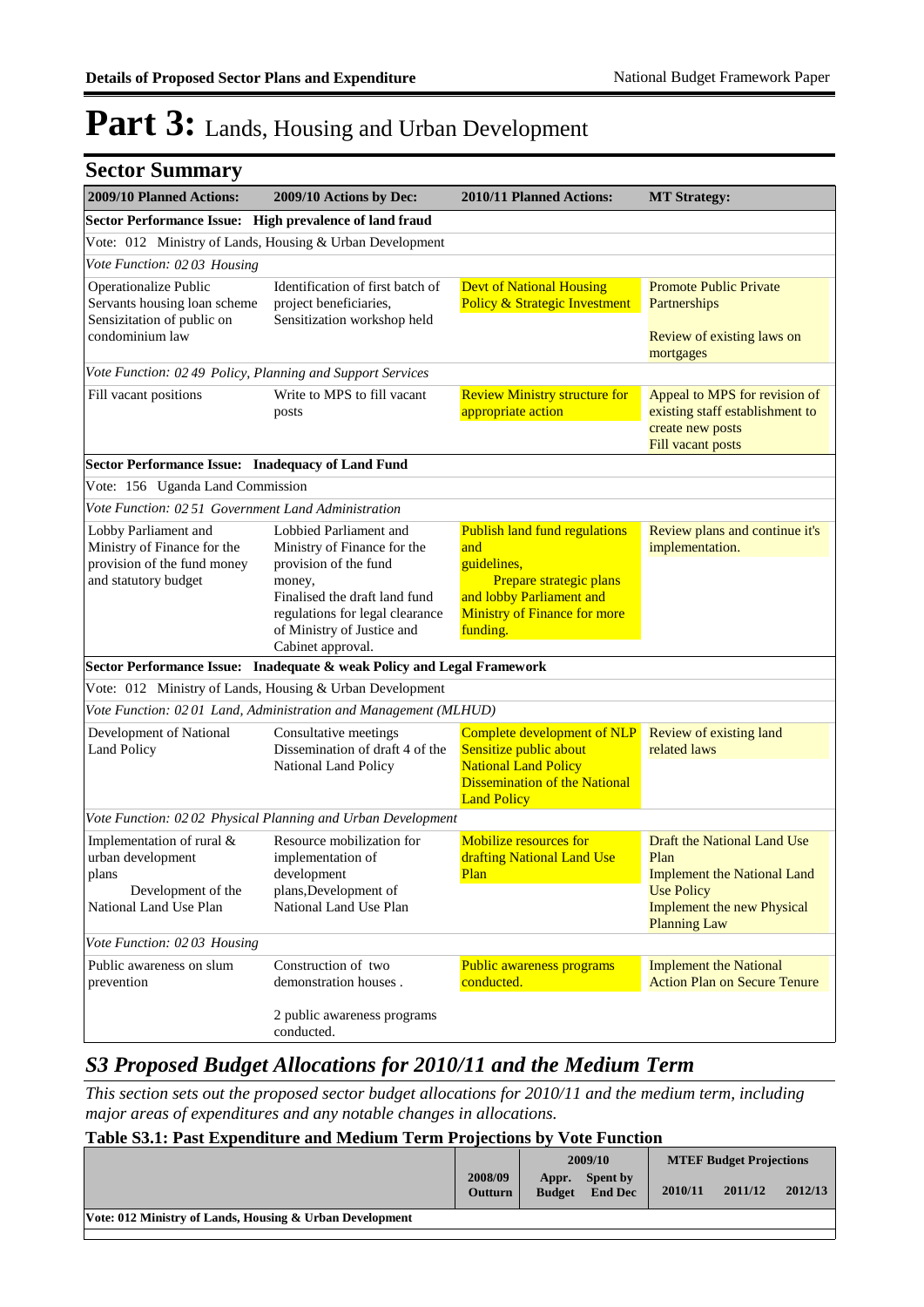#### **Sector Summary**

|                                                  |                           |                        | 2009/10                    |         | <b>MTEF Budget Projections</b> |         |
|--------------------------------------------------|---------------------------|------------------------|----------------------------|---------|--------------------------------|---------|
|                                                  | 2008/09<br><b>Outturn</b> | Appr.<br><b>Budget</b> | Spent by<br><b>End Dec</b> | 2010/11 | 2011/12                        | 2012/13 |
| 0201 Land, Administration and Management (MLHUD) | 5.715                     | 8.799                  | 2.220                      | 11.776  | 13.588                         | 16.154  |
| 0202 Physical Planning and Urban Development     | 0.377                     | 2.160                  | 0.553                      | 2.072   | 2.753                          | 3.622   |
| $0203$ Housing                                   | 1.729                     | 2.091                  | 0.485                      | 2.083   | 3.570                          | 5.211   |
| 0249 Policy, Planning and Support Services       | 4.055                     | 3.109                  | 2.219                      | 3.228   | 4.101                          | 5.002   |
| <b>Total for Vote:</b>                           | 11.877                    | 16.159                 | 5.478                      | 19.158  | 24.012                         | 29.988  |
| Vote: 156 Uganda Land Commission                 |                           |                        |                            |         |                                |         |
| 0251 Government Land Administration              | 0.771                     | 4.176                  | 1.164                      | 4.176   | 5.204                          | 6.234   |
| <b>Total for Vote:</b>                           | 0.771                     | 4.176                  | 1.164                      | 4.176   | 5.204                          | 6.234   |
| <b>Total for Sector:</b>                         | 12.648                    | 20.335                 | 6.641                      | 23.334  | 29.215                         | 36.223  |

*\* Excluding Taxes and Arrears*

#### **(i) The Total Budget over the Medium Term**

The total sector budget for FY 2010/11 is UGX 23.33 bn comprising of wage UGX 2.40 bn, non-wage recurrent UGX 9.21 bn and GoU development of UGX 11.71 bn. This represents an increase of 15% compared to the current financial year and this is expected to rise by 78% to UGX.36.22 Bn over the medium term.

#### **(ii) The major expenditure allocations in the sector**

The major expenditure in the sector for FY 2010/11 is Land, Administration and Management with UGX. 11.77 Bn (50%) followed by Government Land Administration (Uganda Lands Commission) with UGX.4.17 Bn (18%) ,Policy Planning and Support with UGX.3.22 Bn (14%) , Housing at UGX.2.08 Bn (9%) and Physical Planning and Support Services at UGX 2.07 bn (9%).

#### **(iii) The major planned changes in resource allocations within the sector**

The budget allocation of UGX 23.33 bn for FY 2010/11 reflects a 15% change of UGX 3.0 bn from that of FY 2009/10 allocation of Ug.shs 20.33 bn which has been allocated to Land Administration and Management. Major reallocations from last financial year, in addition to justifications and the impact this will have on performance are reflected in the table below:

#### **Table S3.2: Major Changes in Sector Resource Allocation**

| Proposed changes in 2010/11 Allocations and<br>Outputs from those planned for in 2009/10: | <b>Justification for proposed Changes in Expenditure and Outputs</b>               |
|-------------------------------------------------------------------------------------------|------------------------------------------------------------------------------------|
| Vote: 012 Ministry of Lands, Housing & Urban Development                                  |                                                                                    |
| Vote Function:0206 Land, Administration and Management (MLHUD)                            |                                                                                    |
| 02 01 06 Land Information Management<br>Output:                                           |                                                                                    |
| <b>Change in Allocation (UShs Bn)</b>                                                     | 3.001 Not reported                                                                 |
| The addional resource will assist the design and                                          |                                                                                    |
| development of the national land Information system                                       |                                                                                    |
| through the rehabilitation of existing records by an                                      |                                                                                    |
| increase of 30 facilities.                                                                |                                                                                    |
| Vote Function:0206 Physical Planning and Urban Development                                |                                                                                    |
| Output:<br>02 02 06 Urban Dev't Policies, Strategies, Guidelines and Standards            |                                                                                    |
| <b>Change in Allocation (UShs Bn)</b>                                                     | 0.261 Training of district staff will contribute to the NDP objective of Enhancing |
| The number of districts have increased , hence the                                        | human capital development.                                                         |
| need to train more district staff, hence increase in                                      |                                                                                    |
| output cost.                                                                              |                                                                                    |
| Vote Function: 0204 Land, Administration and Management (MLHUD)                           |                                                                                    |
| 02 01 04 Surveys and Mapping<br>Output:                                                   |                                                                                    |
| <b>Change in Allocation (UShs Bn)</b>                                                     | $0.245$ The survey and demarcation of international borders will help to mitigate  |
| There is need to survey and demarcate other                                               | any future conflicts hence maintaining the national security which                 |
| intenational borders (UG/KEN, UG/DRC)                                                     | enhances development. In addition, security of land tenure will be realised.       |
| Vote Function:0205 Land, Administration and Management (MLHUD)                            |                                                                                    |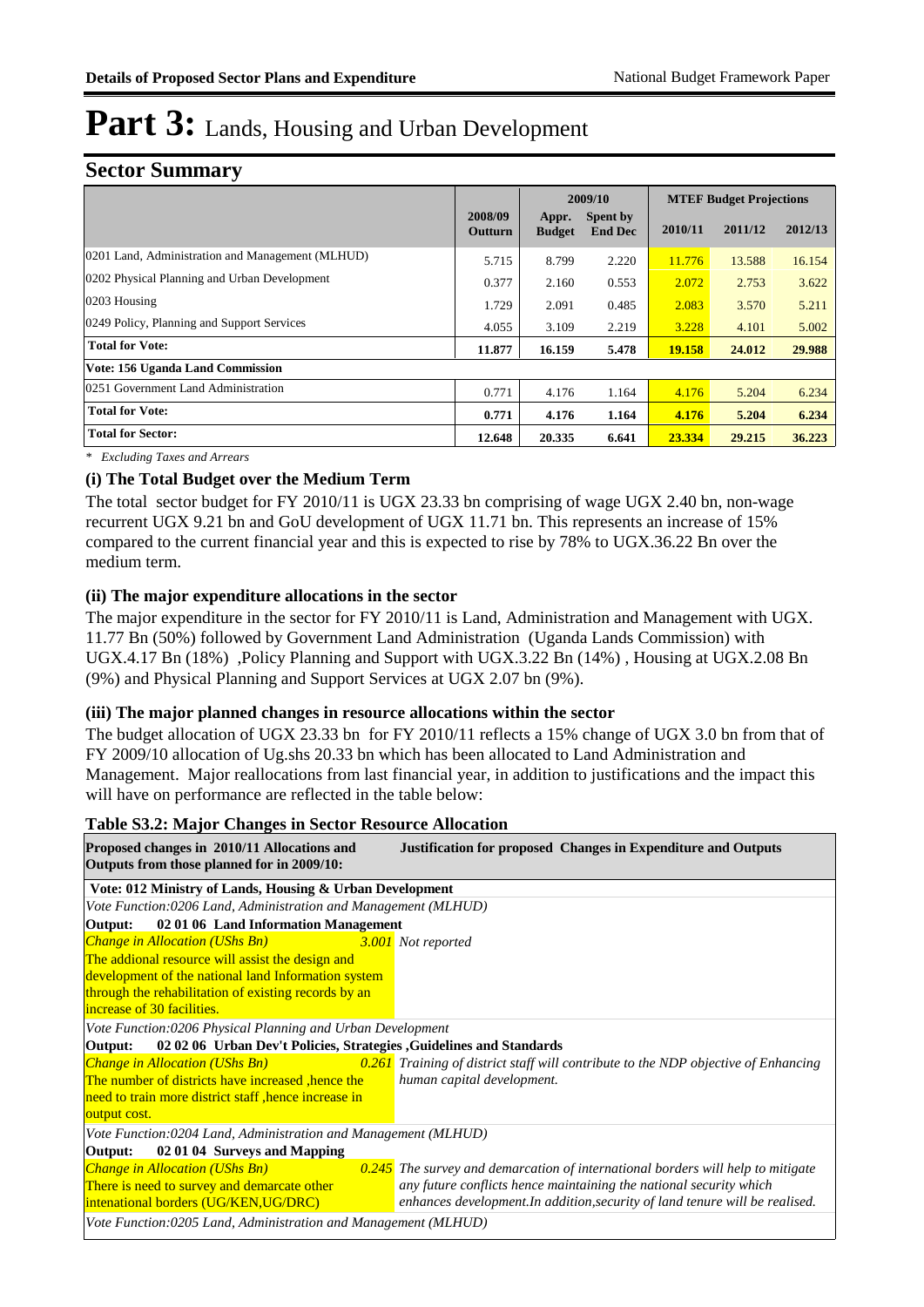| <b>Sector Summary</b>                                                                                                                                                                                                                 |                                                                                                                                                                                                                             |
|---------------------------------------------------------------------------------------------------------------------------------------------------------------------------------------------------------------------------------------|-----------------------------------------------------------------------------------------------------------------------------------------------------------------------------------------------------------------------------|
| Proposed changes in 2010/11 Allocations and<br>Outputs from those planned for in 2009/10:                                                                                                                                             | Justification for proposed Changes in Expenditure and Outputs                                                                                                                                                               |
| Output:<br>02 01 05 Capacity Building in Land Administration and Management                                                                                                                                                           |                                                                                                                                                                                                                             |
| Change in Allocation (UShs Bn)<br>here is need to train Land Management Institutions<br>like District Land Boards and Area Land<br>Committes. The ministry also plans to conduct Land<br>Rights Awareness campaigns.                  | $0.241$ It is assumed that land management institutions will have acquired<br>capacity to handle land issues, so that the resources which would be spent<br>on training are spent on other pressing needs in the sector     |
| Vote Function:0202 Housing                                                                                                                                                                                                            |                                                                                                                                                                                                                             |
| Output:<br>02 03 02 Technical Support and Administrative Services                                                                                                                                                                     |                                                                                                                                                                                                                             |
| Change in Allocation (UShs Bn)<br>More funds allocated in FY 201011 compared to FY<br>2009/10 to address data collection requirements                                                                                                 | $\sqrt{0.205}$ Increased allocation to data collection will contribute to the development<br>of a country-wide legal and institutional framewok to promote and<br>standadize building materials.                            |
| Vote Function: 0201 Physical Planning and Urban Development                                                                                                                                                                           |                                                                                                                                                                                                                             |
| 02 02 01 Physical Planning Policies, Strategies, Guidelines and Standards<br>Output:                                                                                                                                                  |                                                                                                                                                                                                                             |
| Change in Allocation (UShs Bn)<br>Most of the key policies like Physical Planning will<br>be in place. Not much will be spent on policy<br>formulation which requires much funds. Most of the<br>funds will be spent on dissemination | -0.322 After formulation ,funds will be re-directed to other pressing issues under<br><b>Physical Planning</b>                                                                                                              |
| Vote Function:0205 Housing                                                                                                                                                                                                            |                                                                                                                                                                                                                             |
| Output:<br>02 03 05 Public Servants Housing scheme                                                                                                                                                                                    |                                                                                                                                                                                                                             |
| Change in Allocation (UShs Bn)<br>This output will not be funded in FY2010/11.                                                                                                                                                        | -0.373 Delay in approval of guidelines affected implementation of the<br>scheme, hence the necessity to reduce on allocation for FY 2010/11.                                                                                |
| Vote Function: 0201 Land, Administration and Management (MLHUD)                                                                                                                                                                       |                                                                                                                                                                                                                             |
| 02 01 01 Land Policy, Plans, Strategies and Reports<br>Output:                                                                                                                                                                        |                                                                                                                                                                                                                             |
| Change in Allocation (UShs Bn)<br>No changes in outputs (efficiency savings)                                                                                                                                                          | -0.608 The ministry was able to reduce the output cost without reducing outputs<br>through efficiency savings in costs of holding workshops                                                                                 |
| Vote: 156 Uganda Land Commission                                                                                                                                                                                                      |                                                                                                                                                                                                                             |
| Vote Function:0271 Government Land Administration                                                                                                                                                                                     |                                                                                                                                                                                                                             |
| Output:<br>02 51 71 Acquisition of Land by Government                                                                                                                                                                                 |                                                                                                                                                                                                                             |
| Change in Allocation (UShs Bn)<br>Compensations of additional 2,500 hectares of<br>registered land with bonafide occupants                                                                                                            | 0.300 Compensations to land lords whose lands have bonafide occupants is<br>aimed at restoring tenure security of occupants; this increases agricultural<br>production and productivity which enhances employment creation. |
| Vote Function:0275 Government Land Administration                                                                                                                                                                                     |                                                                                                                                                                                                                             |
| Output:<br>02 51 75 Purchase of Motor Vehicles and Other Transport Equipment                                                                                                                                                          |                                                                                                                                                                                                                             |
| Change in Allocation (UShs Bn)<br>For FY2009/10 2 Stations wagons procured, For FY<br>2010/11,2 Motor cycles are budgeted valued at shs<br>25millio.                                                                                  | -0.225 Aquisition of 2 vehicles in FY2009/10 will suffice till FY 2012/13.<br>Motor vehicles Prices for FY 2011/12 & FY 2012/13 are the same                                                                                |

*\* Excluding Taxes and Arrears*

#### *S4: Sector Challenges for 2010/11 and the Medium Term*

*This section sets out key outputs in 2010/11 and the medium term which the sector has been unable to fund in its spending plans.*

Ever since the creation of the Lands,Housing and Urban Development Sector in FY 2006/07, the budget ceiling has been so inadequate to enable the sector realise its mandate. The overall budgetary ceiling for Sector (Votes 012& 156 ) for FY 2010/11 has remained the same as that of FY2009/10 at Ushs 20.33 bn..The total number of approved establishment is 392.The total number of filled posts is 213,total number of vacancies is 179.60 posts have been cleared by MPS for filling in FY 2010/11,remaining119 posts will be filled in FY 2011/12.The complete filling of vacant posts requires additional resources as the existing budget ceiling cannot cater for the Ministry establishment..For FY 2010/11 the Wage ceiling is shs 2.133.Vote 012 - intends to continue with filling vacant posts ( recruitment) .For FY 2010/11 , the total wage requirement will be shs 2.757 bn for the Ministry structrue.This implies an an additional wage of UGX 0.624 bn will be required if all vacant posts are filled.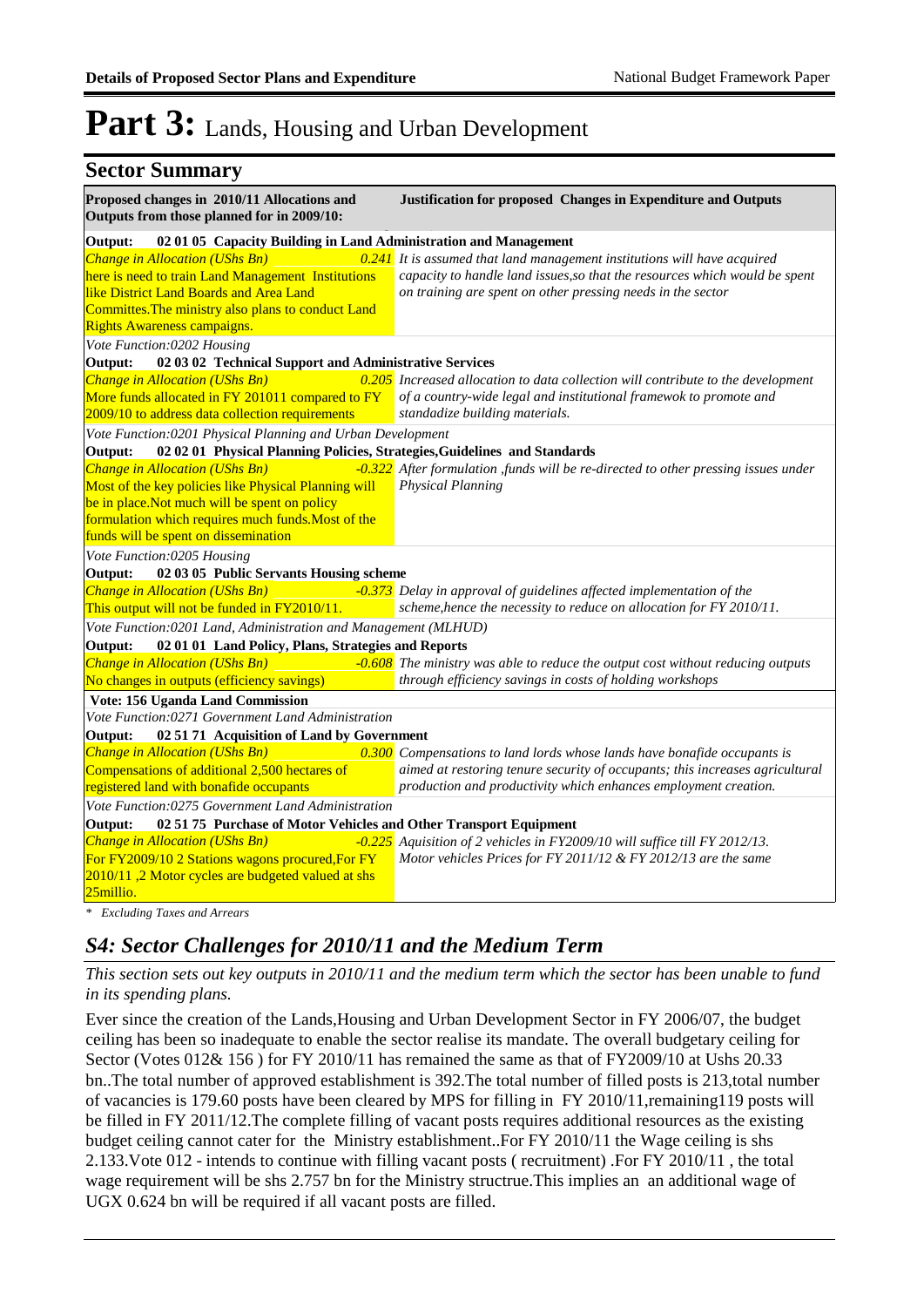#### **Sector Summary**

The ceiling for FY 2010/11 has slightly increased by UGX 3.0 bn from that of FY 2009/10. The Non wage requirement for the ministry establishment is shs 4bn. Only shs 2.7 bn was provided in FY 2009/10. This reflects a non-wage funding gap of shs 1.3 bn.

The Sector has to monitor and evaluate activities in the Local governments.There is need to provide office equipment like Photocopiers,computers and extra vehicles to facilitate the field exercises.This output is implemented under the Vote function of Policy,Planning and support services.The sector proposes to create a Retooling Project- Support to Planning Project.Funds totalling shs 0.12 bn are proposed to be resourced from the Programme-Plannning and Quality Assurnace Department to kick start the project.A total of shs 0.150 bn is required for FY 2010/11.

The sector faces the challenge of providing timely statistics to its stakeholders. The sector plans to revitalise statistical function. Funds totalling to Ushs 0.30 bn are required for the revitilisation of the statistical development function.

The Ministry plans to construct two (2) additional floors on Century Building which houses the it's headquarters, to address the problem of office accommodation. A total of shs10.04 bn is required for FY 2010/11. Only UGX 0.6bn is allocated for FY 2010/11 , reflecting a short fall of UGX 9.44 bn.As a mobilization strategy ,the ministry plans to resource by re-allocating shs 1.5 bn from the Non-wage recurrent to Construction of MLHUD Headquarter Building Project.After this re-allocation of funds,the funding gap for the project for FY 2010/11 is Ug.shs 7.94 bn.

Additional resources outside the MTEF ceiling are required to facilitate Comprehensive computerisation and Support programme land registry.Computerisation of the land registry will enhance service delivery and stamp out fraud and put to an end the public outcry . A total shs 1.8 bn is required for FY 2010/11.

The sector has oustanding payment for compensation of Ranchers totalling shs 18bn.This accumulated Domestic Arrears needs to be paid once for all as it has been oustanding for long.

Additional resources outside the MTEF ceiling for FY 2010/11 ,totalling shs 3.0 bn are required to survey and demarcate international borders.This activity needs to be done to avoid future international conflicts.

The Sector plans to develop and produce a National Atlas.Funds totalling shs 0.6 bn outside the MTFE ceiling ,are required for FY 2010/11.The National Atlas is useful for planning.

The sector plans to embark on developing the National Land Use Plan .Additional resources totalling shs 1.2 bn are required for FY 2010/11.

The sector plans to support the Decongestion of Kampala and its surroundings.A total of shs 10.0 bn is proposed for FY 2010/11.

The sector plans to implement the National Slum Upgrading Programme.Additional resources are required.For FY 2010/11,shs 2.0 bn is required.

The sector plans to prepare Physical Development Plan for the Oil Albertine Graben.Funds outside the MTEF ceiling ,totalling shs 1.8 bn are required for FY 2010/11.

#### **Table S4.1: Additional Output Funding Requests**

| Outputs in 2010/11                                             | <b>Additional Requirements for Funding and</b> | <b>Justification of Requirement for Additional Outputs and Funding</b> |  |  |
|----------------------------------------------------------------|------------------------------------------------|------------------------------------------------------------------------|--|--|
| Vote Function:0204 Land, Administration and Management (MLHUD) |                                                |                                                                        |  |  |
| Output:                                                        | 0201 04 Surveys and Mapping                    |                                                                        |  |  |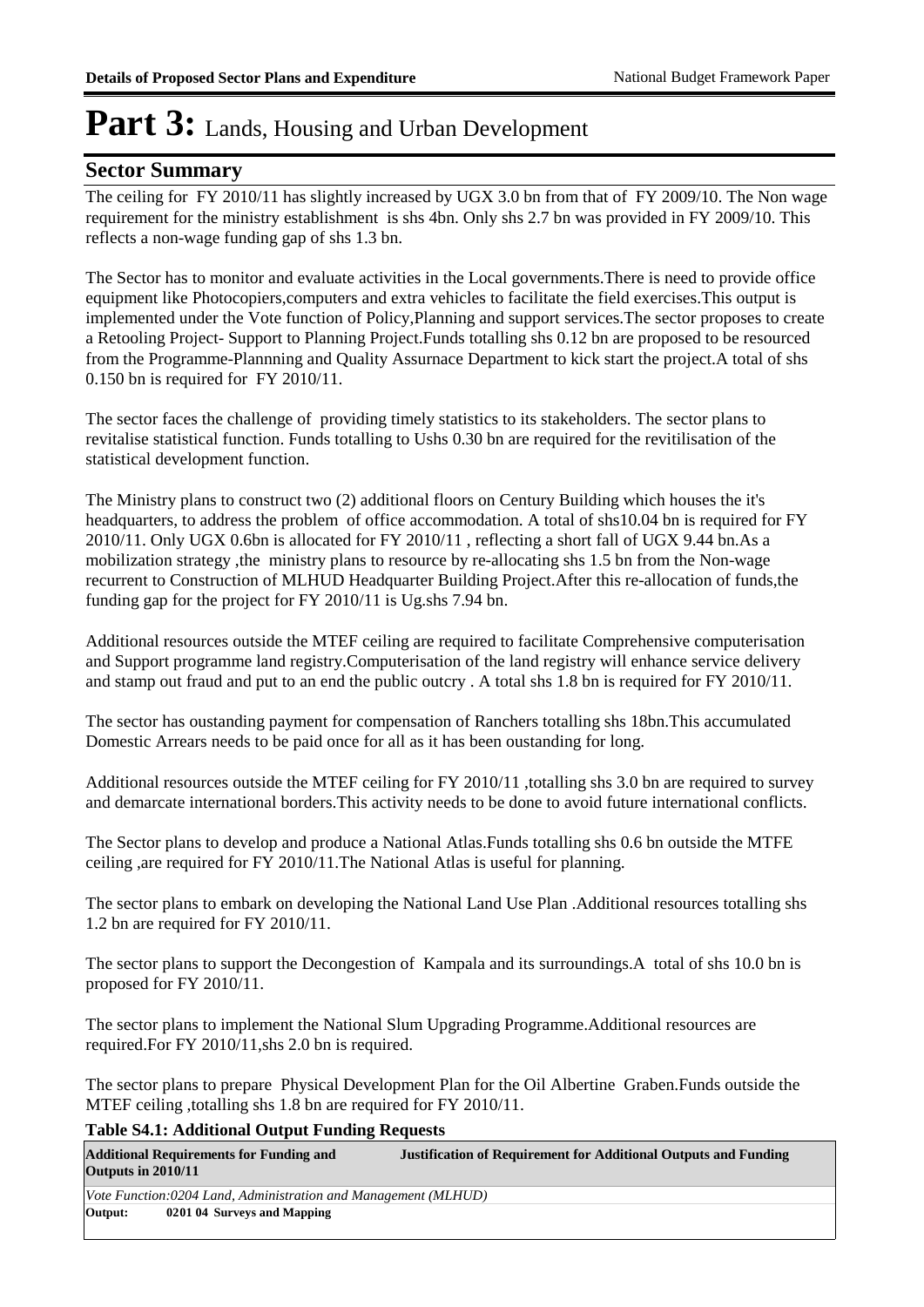### **Sector Summary**

| <b>Additional Requirements for Funding and</b><br>Outputs in 2010/11                                                                                                                            | <b>Justification of Requirement for Additional Outputs and Funding</b>                                                                                                                                                                                                                                                                                                                                                                                                                                                                                                                                                                                                                                                                                                                                                                                                                                                                                                                                                                                                                                   |
|-------------------------------------------------------------------------------------------------------------------------------------------------------------------------------------------------|----------------------------------------------------------------------------------------------------------------------------------------------------------------------------------------------------------------------------------------------------------------------------------------------------------------------------------------------------------------------------------------------------------------------------------------------------------------------------------------------------------------------------------------------------------------------------------------------------------------------------------------------------------------------------------------------------------------------------------------------------------------------------------------------------------------------------------------------------------------------------------------------------------------------------------------------------------------------------------------------------------------------------------------------------------------------------------------------------------|
| <b>Funding Requirement (UShs Bn):</b><br>The Ministry plans to prepare and produce a National<br>Atlas , survey and demarcate international borders.                                            | 3.600 The National Atlas will provide information that is vital for planning. The<br>sector has the mandate to prepare and produce the National Atlas. The<br>suvery and demarcation of international borders will enhance the security<br>of land tenure.                                                                                                                                                                                                                                                                                                                                                                                                                                                                                                                                                                                                                                                                                                                                                                                                                                               |
| 0201 05 Capacity Building in Land Administration and Management<br>Output:                                                                                                                      |                                                                                                                                                                                                                                                                                                                                                                                                                                                                                                                                                                                                                                                                                                                                                                                                                                                                                                                                                                                                                                                                                                          |
| <b>Funding Requirement (UShs Bn):</b><br>Additional resources are required to conduct land<br>management trainings for all 91 district land boards<br>and all Area Land Committees countrywide. | 2.000 The objective of the training is to increase the stock and quality of human<br>resources for the sector for effective delivery of land services in the<br>country. Awareness campaigns will help to establish and maintain<br>transparent, accoutable and easily accessible institutions and systems for<br>decentralised delivery of land services.                                                                                                                                                                                                                                                                                                                                                                                                                                                                                                                                                                                                                                                                                                                                               |
| Vote Function:0201 Physical Planning and Urban Development                                                                                                                                      |                                                                                                                                                                                                                                                                                                                                                                                                                                                                                                                                                                                                                                                                                                                                                                                                                                                                                                                                                                                                                                                                                                          |
| Output:<br>0202 01 Physical Planning Policies, Strategies, Guidelines and Standards                                                                                                             |                                                                                                                                                                                                                                                                                                                                                                                                                                                                                                                                                                                                                                                                                                                                                                                                                                                                                                                                                                                                                                                                                                          |
| <b>Funding Requirement (UShs Bn):</b><br>The Development of the Land Use Plan, the<br><b>Oil Albertine</b>                                                                                      | 3.000 The Land Use Plan commences the implementation of the Naional Land<br>Use Policy which was already launched by H.E the president. It is a<br>Preparation of the Physical development plan for the primary framework for implementing the Land Use Policy. The National<br>Land Use Plan is one of the Sectors priorities reflected in the NDP. The<br>National Land Use Plan is awaited to guide preparation of lower level<br>physical development plans.<br>The Oil & Gas Policy (Chapter 7, paragraph $7.2.6.1(k)$ . page 49) among<br>other responsibilities tasks the Ministry responsible for Physical Planning<br>with the preparation of physical development plans for the areas where oil<br>and gas activities are taking place. Physical palnning which ideally should<br>be the first activity has not yet commenced. The anticipation of the socio-<br>economic spill overs of the oil and gas activities have already attracted<br>and continue to attract all kinds of activities to the Albertine Graben. These<br>need to be urgently regulated to avoid disorderly development. |
| Vote Function:0203 Housing                                                                                                                                                                      |                                                                                                                                                                                                                                                                                                                                                                                                                                                                                                                                                                                                                                                                                                                                                                                                                                                                                                                                                                                                                                                                                                          |
| 0203 03 Capacity Building<br>Output:                                                                                                                                                            |                                                                                                                                                                                                                                                                                                                                                                                                                                                                                                                                                                                                                                                                                                                                                                                                                                                                                                                                                                                                                                                                                                          |
| <b>Funding Requirement (UShs Bn):</b><br>Additional resources are required for the<br>implementation of the National Slum Upgrading<br><b>Strategy</b>                                          | 2.000 Implementation of the National Slum Upgrading Strategy will contribute to<br>improvement to the housing conditions which is a sector objective and also<br>links to NDP objective of Promoting sustainable population and use of the<br>environment and natural resources.                                                                                                                                                                                                                                                                                                                                                                                                                                                                                                                                                                                                                                                                                                                                                                                                                         |
| Vote Function:0271 Government Land Administration                                                                                                                                               |                                                                                                                                                                                                                                                                                                                                                                                                                                                                                                                                                                                                                                                                                                                                                                                                                                                                                                                                                                                                                                                                                                          |
| Output:<br>0251 71 Acquisition of Land by Government<br><b>Funding Requirement (UShs Bn):</b><br>Compensations of additional 2,500 hectares of<br>registered land with bonafide occupants       | 2.000 Compensations to land lords whose lands have bonafide occupants is<br>aimed at restoring tenure security of occupants; this increases agricultural<br>production and productivity which enhances employment creation.                                                                                                                                                                                                                                                                                                                                                                                                                                                                                                                                                                                                                                                                                                                                                                                                                                                                              |

#### *S5: Details of Key Vote Function Outputs Planned for 2009/10*

*This table below sets out the key outputs under every vote function achieved in the first half of 2009/10 and planned for 2010/11.*

#### **Table S5.1: Past and 2010/11 Planned Outputs from Sector Expenditures**

| <i>Vote, Vote Function</i><br><b>Key Output</b>                        | 2009/10<br><b>Approved Budget and</b><br><b>Planned outputs</b>                                                                                                                                                                                           | <b>Spending and Outputs</b><br><b>Achieved by End Dec</b>                                                                                                                                                                                       | 2010/11<br><b>Proposed Budget and</b><br><b>Planned Outputs</b>                                                                                                                                                                                                 |
|------------------------------------------------------------------------|-----------------------------------------------------------------------------------------------------------------------------------------------------------------------------------------------------------------------------------------------------------|-------------------------------------------------------------------------------------------------------------------------------------------------------------------------------------------------------------------------------------------------|-----------------------------------------------------------------------------------------------------------------------------------------------------------------------------------------------------------------------------------------------------------------|
|                                                                        | Vote: 012 Ministry of Lands, Housing & Urban Development                                                                                                                                                                                                  |                                                                                                                                                                                                                                                 |                                                                                                                                                                                                                                                                 |
|                                                                        | Vote Function: 0201 Land, Administration and Management (MLHUD)                                                                                                                                                                                           |                                                                                                                                                                                                                                                 |                                                                                                                                                                                                                                                                 |
| Output: 020101<br>Land Policy, Plans,<br><b>Strategies and Reports</b> | Process 2 new policies on land;<br>handle 11 new land related<br>laws, regulations and<br>guidelines; develop 15 project<br>budgets and plans; produce 12<br>project performance reports;<br>prepare 3 Technical Proposals<br>on Land Sector Reform (LSR) | Inst'ns (DLBs) in 48 districts in<br>place; 2 land related laws<br>passed by Parliament: the<br>Mortgage Act, $2009 \&$ the Land<br>Amendment Act 2009; Held 7<br>stakeholder meetings; prepared<br>3 tech proposals for additional<br>funding. | NLP Draft 4 in place; Land Mgt Final Draft of the National Land<br>Policy in place; 2 new policies<br>on land processed; 12 new land<br>related laws, regulations and<br>guidelines handled; Land<br><b>Amendment Act, 2009</b><br>implemented and disseminated |

*Output Cost: UShs Bn: 3.619 UShs Bn: 0.756 UShs Bn: 3.012*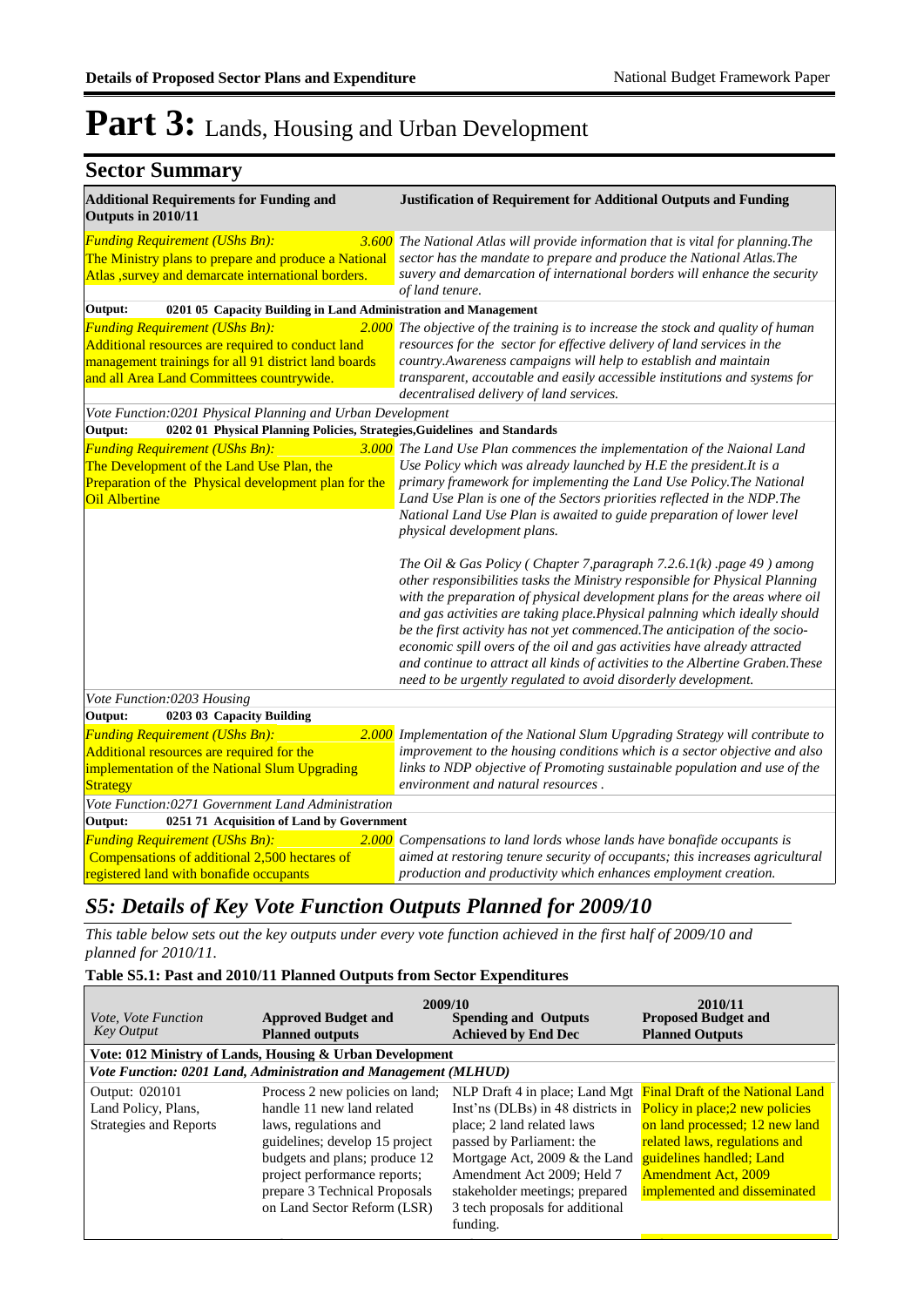| Vote, Vote Function<br><b>Key Output</b>                                        | <b>Approved Budget and</b><br><b>Planned outputs</b>                                                                                                                                                                                                                                                  | 2009/10<br><b>Spending and Outputs</b><br><b>Achieved by End Dec</b>                                                                                                                                                                                                                  |       | 2010/11<br><b>Proposed Budget and</b><br><b>Planned Outputs</b>                                                                                                                                                                                                                                         |
|---------------------------------------------------------------------------------|-------------------------------------------------------------------------------------------------------------------------------------------------------------------------------------------------------------------------------------------------------------------------------------------------------|---------------------------------------------------------------------------------------------------------------------------------------------------------------------------------------------------------------------------------------------------------------------------------------|-------|---------------------------------------------------------------------------------------------------------------------------------------------------------------------------------------------------------------------------------------------------------------------------------------------------------|
| Output: 020102<br><b>Land Registration</b>                                      | IIssue titles- Mailo-8500, lease<br>$&$ freehold - 20,000; Register<br>land transactions-Mailo-<br>35,000, lease & freehold-20,000;<br>Prepare 7000 lease documents;<br>Train & induct 50 staff, Monitor<br>& evaluate 30 DLOs Attend 70<br>court appearances & handle 50<br>cases                    | Prepared 1,615 lease<br>documents; Issued 2,806 Lease<br>& freehold titles; Issued 8,200<br>Mailo titles; Registered 4,455<br>leasehold & freehold<br>transactions; Registered 16,839<br>Mailo transactions; Attended 45<br>court appearances and handled<br>65 cases.                |       | 5,000 Lease documents<br>prepared; 20,000 certificates of<br>title issued :60 court matters<br>attended to: 10 District Land<br>Offices monitored and<br>evaluated in Mukono, Mityana,<br>Luwero, Masindi, Kabarole,<br>Mbarara, Lira, Mbale, Wakiso                                                    |
| Output Cost: UShs Bn:                                                           | 0.256                                                                                                                                                                                                                                                                                                 | $UShs Bn$ :                                                                                                                                                                                                                                                                           | 0.052 | <b>UShs Bn:</b><br>0.456                                                                                                                                                                                                                                                                                |
| Output: 020103<br>Inspection and Valuation of<br>Land and Property              | Do 45,000 property valuations;<br>Supervise 25 Roads; Determine<br>50 District compes'n rates;<br>Monitor 50 districts and land<br>management institutions; handle<br>11,500 cases of technical<br>support & guidance from<br>Stakeholders; Train & induct 60<br>DLBs & handle 900 ALCs               | Property valuations done;<br>Technical guidance &<br>assistance given to land<br>management institutions & the<br>general public; Inspection,<br>induction, monitoring &<br>evaluating land management<br>institutions at local govt's done;<br>Safeguarded standards in land         |       | 50,000 Property valuations<br>countrywide done; Supervision<br>of compensation for land<br>acquisition for 30 road<br>projects;Supervision of land<br>acquisition for 15 wayleaves<br>projects; Republic of Uganda<br><b>Borders under EATTFP</b>                                                       |
| Output Cost: UShs Bn:                                                           | 0.407                                                                                                                                                                                                                                                                                                 | UShs Bn:                                                                                                                                                                                                                                                                              | 0.116 | <b>UShs Bn:</b><br>0.406                                                                                                                                                                                                                                                                                |
| Output: 020104<br>Surveys and Mapping                                           | Attend 6 Int'nal mtgs; Set<br>Reg'nal Tech Exams; Inspect 15<br>Dist Off; Service 20 Survey<br>Instru'ts;Survey<br>100km(UG/KE)<br>400km(DRC/UG) 70km                                                                                                                                                 | 3 Tech. mtgs on survey of<br>inter'nal borders held;<br>Commenced survey work on<br>Butaleja/Tororo district<br>boundary & UG/KE inter'nal<br>boundary; 3,700 sets of deed                                                                                                            |       | 150 Geodetic control points<br>established in K'la, Mpigi &<br>Jinja districts ;400 Kms of<br><b>International boundaries-</b><br>DRC/UG, KE/UG, RW/UG &<br>SU/UG surveyed ;5                                                                                                                           |
|                                                                                 | (Mb/Bdk, Btlja/T'ro); prepare<br>600 micro films, 250 sets of tech<br>data & 4,200 deed plans; Revise<br>5 maps; reprint 6,000 maps                                                                                                                                                                   | plans prepared countrywide; 80<br>geodetic control points<br>established in Mukono and<br>Wakiso districts:                                                                                                                                                                           |       | Topographical maps revised ;4<br>Topographical maps reprinted<br>;5,000 Deed plans prepared.                                                                                                                                                                                                            |
| Output Cost: UShs Bn:                                                           | 2.159                                                                                                                                                                                                                                                                                                 | UShs Bn:                                                                                                                                                                                                                                                                              | 0.683 | <b>UShs Bn:</b><br>2.404                                                                                                                                                                                                                                                                                |
| Output: 020105<br>Capacity Building in Land<br>Administration and<br>Management | Implement Training and<br>capacity building programmes<br>in 20 districts; Train 120<br>staff;Construct/renovate 13<br>DLOs; Train 15 DLBs; Provide<br>40 DLBs with technical<br>support; 38 Train ALCs; Supply with LC courts trained<br>25 districts with<br>equipment/Specialised LA<br>materials; | 8 staf trained ;35 District Land<br>Boards provided with technical<br>support;4<br>(Nebbi, Amuria, Palisa, Oyam)<br>districts Area Land Committees<br>;2 (Mbale, Kibaale) districts                                                                                                   |       | 60 % of implementation of<br>training and capacity building<br>programme undertaken; 55 staff<br>trained; 2 district Land offices<br>constructed/renovated; 80 DLBs<br>trained; 90 DLBs provided with<br>technical support;75 ALCs<br>trained;8 districts supplied with<br>equipment                    |
| Output Cost: UShs Bn:                                                           | 1.230                                                                                                                                                                                                                                                                                                 | UShs Bn:                                                                                                                                                                                                                                                                              | 0.298 | <b>UShs Bn:</b><br>1.472                                                                                                                                                                                                                                                                                |
| Output: 020106<br>Land Information<br>Management                                | Embark on LIS Final Design;<br>Rehabilitation and<br>computerisation for 3 DL<br>records; rehabilitation of MGN;<br>establish Geodetic points; place<br>radio spot on sensitization<br>messages; hold talks how<br>programs; revise sensitization<br>booklets into 10 languages                       | 5% completion of Final LIS<br>Design ;93% completion of<br>rehabilitation and<br>computerisation for 3 districts<br>;10 radio spot sensitization<br>messages ran ;3 talk show<br>programs done ;5 messages run<br>in newspapers;6 languages used<br>in revision of sensitization book |       | 25% completion of Final LIS<br>Design ;75% completion of<br><b>Strategy for NLP</b><br>implementation ;100 Districts<br>received NLP ;12 Talk shows<br>and 8 Newspaper articles on<br>NLP ;70% completion of<br>rehabilitation of macro Geodetic<br><b>Network</b> ; 15 Geodetic points<br>established. |
| Output Cost: UShs Bn:                                                           | 0.808                                                                                                                                                                                                                                                                                                 | UShs Bn:                                                                                                                                                                                                                                                                              | 0.314 | <b>UShs Bn:</b><br>3.809                                                                                                                                                                                                                                                                                |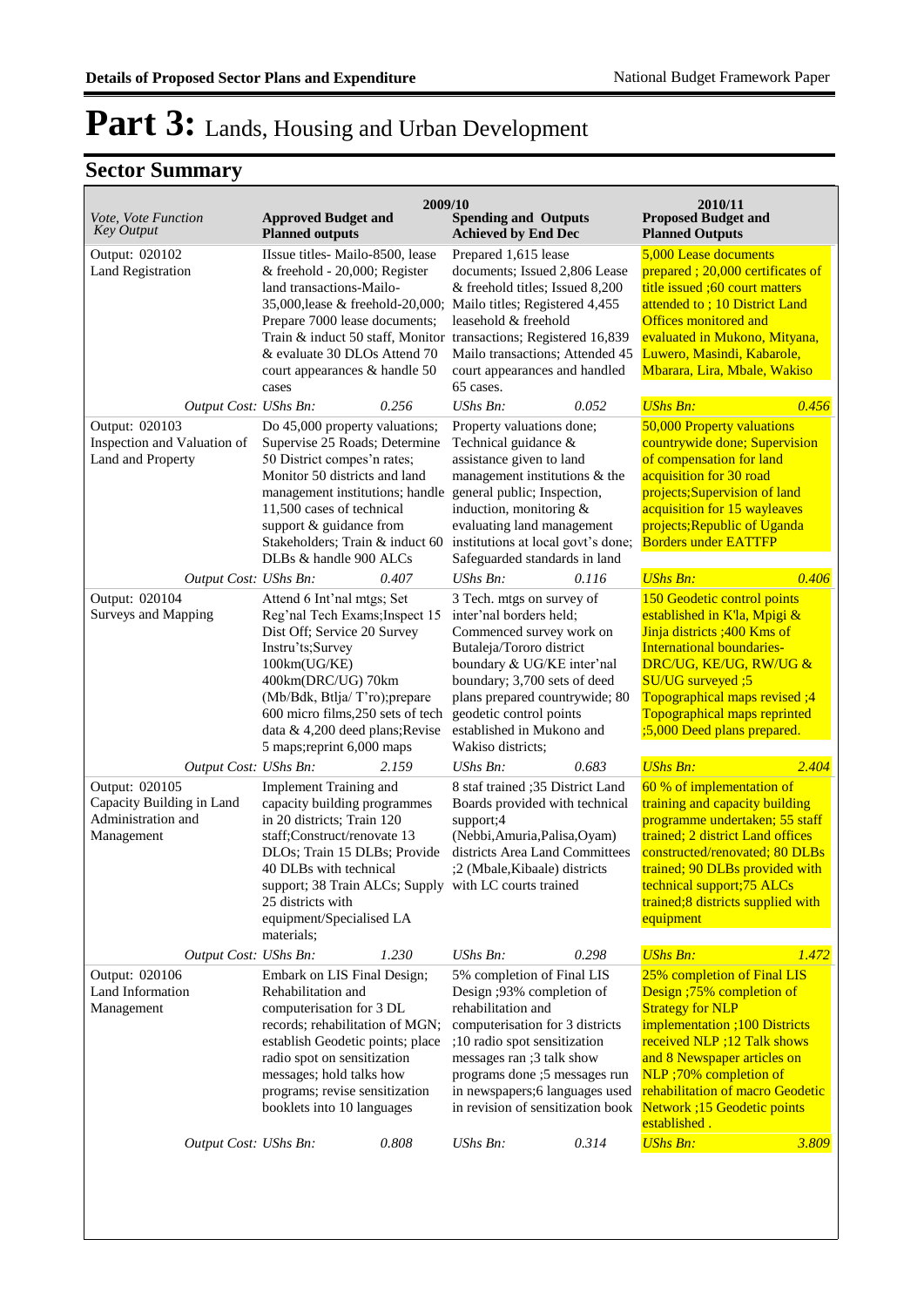|                                                                                                 |                                                                                                                                                                                                                                    | 2009/10 |                                                                                                                                                                                                                                                    |       | 2010/11                                                                                                                                                                                                                                                                                     |        |
|-------------------------------------------------------------------------------------------------|------------------------------------------------------------------------------------------------------------------------------------------------------------------------------------------------------------------------------------|---------|----------------------------------------------------------------------------------------------------------------------------------------------------------------------------------------------------------------------------------------------------|-------|---------------------------------------------------------------------------------------------------------------------------------------------------------------------------------------------------------------------------------------------------------------------------------------------|--------|
| Vote, Vote Function<br><b>Key Output</b>                                                        | <b>Approved Budget and</b><br><b>Planned outputs</b>                                                                                                                                                                               |         | <b>Spending and Outputs</b><br><b>Achieved by End Dec</b>                                                                                                                                                                                          |       | <b>Proposed Budget and</b><br><b>Planned Outputs</b>                                                                                                                                                                                                                                        |        |
| Output: 020175<br><b>Purchase of Motor Vehicles</b><br>and Other Transport<br>Equipment         | Purchase of vehicles                                                                                                                                                                                                               |         | Nil - no expenditures to<br>December 2009                                                                                                                                                                                                          |       | 1 Field Vehicle procured                                                                                                                                                                                                                                                                    |        |
| Output Cost: UShs Bn:                                                                           |                                                                                                                                                                                                                                    | 0.077   | UShs Bn:                                                                                                                                                                                                                                           | 0.000 | <b>UShs Bn:</b>                                                                                                                                                                                                                                                                             | 0.077  |
| Output: 020176<br>Purchase of Office and ICT<br>Equipment, including<br>Software                | Purchase of Office and IT<br>equipment                                                                                                                                                                                             |         | Nil - no expenditures to<br>December 2009                                                                                                                                                                                                          |       | 8 sets of Computers with<br>Accessories, 2<br>Photocopiers/Projectors                                                                                                                                                                                                                       |        |
| Output Cost: UShs Bn:                                                                           |                                                                                                                                                                                                                                    | 0.056   | UShs Bn:                                                                                                                                                                                                                                           | 0.000 | <b>UShs Bn:</b>                                                                                                                                                                                                                                                                             | 0.056  |
| Output: 020177<br>Purchase of Specialised<br>Machinery & Equipment                              | Purchase of specialised<br>equipment                                                                                                                                                                                               |         | Nil - no expenditures to<br>December 2009                                                                                                                                                                                                          |       | 2 sets of Total Stations/Survey<br><b>Equipment with Accessories</b><br>200 litres of printing chemicals/<br><b>Materials</b>                                                                                                                                                               |        |
| Output Cost: UShs Bn:                                                                           |                                                                                                                                                                                                                                    | 0.161   | UShs Bn:                                                                                                                                                                                                                                           | 0.000 | <b>UShs Bn:</b>                                                                                                                                                                                                                                                                             | 0.061  |
| Output: 020178<br>Purchase of Office and<br>Residential Furniture and<br>Fittings               |                                                                                                                                                                                                                                    |         | Procure 10 sets of Chairs/Tables 1 set of chairs/tables procured                                                                                                                                                                                   |       | 1 set of Chairs/Tables procured                                                                                                                                                                                                                                                             |        |
| Output Cost: UShs Bn:                                                                           |                                                                                                                                                                                                                                    | 0.025   | UShs Bn:                                                                                                                                                                                                                                           | 0.001 | <b>UShs Bn:</b>                                                                                                                                                                                                                                                                             | 0.025  |
| <b>Vote Function Cost</b>                                                                       | <b>UShs Bn:</b>                                                                                                                                                                                                                    | 8.859   | <b>UShs Bn:</b>                                                                                                                                                                                                                                    | 2.220 | <b>UShs Bn:</b>                                                                                                                                                                                                                                                                             | 11.776 |
| Vote Function: 0202 Physical Planning and Urban Development                                     |                                                                                                                                                                                                                                    |         |                                                                                                                                                                                                                                                    |       |                                                                                                                                                                                                                                                                                             |        |
| Output: 020201<br>Physical Planning Policies,<br>Strategies, Guidelines and<br><b>Standards</b> | Develop 5 strategic plans and<br>Budgets: Produce 1st draft of<br>compliance/noncompliance<br>indicators; Implement 1 law on<br>Physical Planning,<br>Development and desemination<br>of regulations, guidelines and<br>standards. |         | 1 consultative workshop on<br>Phys Plng Standards &<br>Guidelines held; 1 regional<br>Workshop for LG Planners &<br>Urban managers held in<br>Mbarara ;Draft IEC strategy for<br>the dissemination of the<br>National Land Use Policy in<br>place; |       | Land use regulation monitoring<br>tools developed & diseaminated<br>to KCC, 13 Municipalities & 50<br><b>Town Councils; Information,</b><br><b>Education and Communication</b><br>strategy for the dissemination of<br>the National Land Use Policy<br>prepared;                            |        |
| Output Cost: UShs Bn:                                                                           |                                                                                                                                                                                                                                    | 0.754   | UShs Bn:                                                                                                                                                                                                                                           | 0.201 | <b>UShs Bn:</b>                                                                                                                                                                                                                                                                             | 0.432  |
| Output: 020202<br>Field Inspection                                                              | region to Monitor land use<br>compliance; Carry out 40<br>Monitoring and inspection trips                                                                                                                                          |         | Undertake 2 field trips in central 19 monitoring and inspection<br>trips;                                                                                                                                                                          |       | 13 Municipalities inspected for<br>compliance to land use<br>regulation 3 times a year; 70<br><b>Town Councils inspected for</b><br>land use regulation compliance<br>;3. Inspection reports produced<br>& follow up actions taken; 40<br>monitoring & Inspection visits<br>to 18 districts |        |
| Output Cost: UShs Bn:                                                                           |                                                                                                                                                                                                                                    | 0.405   | UShs Bn:                                                                                                                                                                                                                                           | 0.085 | <b>UShs Bn:</b>                                                                                                                                                                                                                                                                             | 0.521  |
| Output: 020203<br>Devt of Physical Devt Plans region and Greater Kampala                        | Prepare 5 Plans of the Albert oil<br>Metropolitan Area                                                                                                                                                                             |         | Reconnaissance surveys and<br>land use inventories for the<br>Albert oil region carried out ;1<br>Kampala Metropolitan Area<br>Stakeholders consultation<br>workshop held                                                                          |       | Land use inventories and<br>Reconnainsnce surveys carried<br>out in the Albertain graben and<br>Kampala Metropolitan area                                                                                                                                                                   |        |
| Output Cost: UShs Bn:                                                                           |                                                                                                                                                                                                                                    | 0.065   | UShs Bn:                                                                                                                                                                                                                                           | 0.017 | <b>UShs Bn:</b>                                                                                                                                                                                                                                                                             | 0.075  |
| Output: 020204<br>Town and Country Planning Planning Board meetings<br><b>Board Activities</b>  | Hold 12 Town & Country                                                                                                                                                                                                             |         | 5 Town and Country Planning<br>Board meetings held and 1 field<br>trip undertaken in Hoima,<br>Buliisa and Masindi districts                                                                                                                       |       | 10 Town & Country Planning<br>Board meetings held (5 -<br>$K$ <sup>1</sup> a, 5 - Field $\frac{1}{2}$ TCPB<br>monitoring & supervision<br>missions undertaken                                                                                                                               |        |
| Output Cost: UShs Bn:                                                                           |                                                                                                                                                                                                                                    | 0.072   | UShs Bn:                                                                                                                                                                                                                                           | 0.028 | <b>UShs Bn:</b>                                                                                                                                                                                                                                                                             | 0.080  |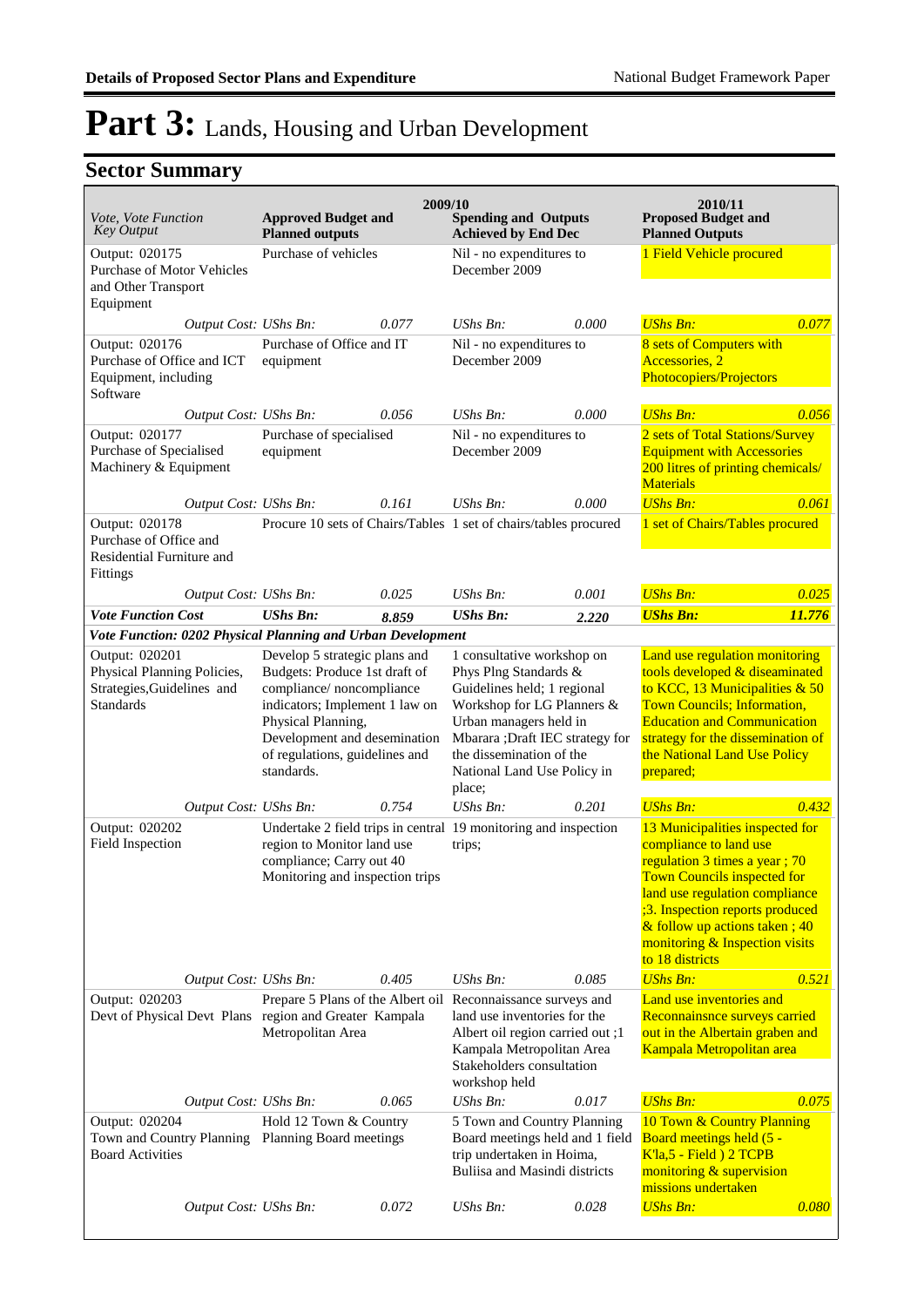| <i>Vote, Vote Function</i><br><b>Key Output</b>                                     | <b>Approved Budget and</b><br><b>Planned outputs</b>                                                                                                                                                                                     | 2009/10 | <b>Spending and Outputs</b><br><b>Achieved by End Dec</b>                                                                                                                                                                                                                                   |       | 2010/11<br><b>Proposed Budget and</b><br><b>Planned Outputs</b>                                                                                                                                                                                                                        |       |
|-------------------------------------------------------------------------------------|------------------------------------------------------------------------------------------------------------------------------------------------------------------------------------------------------------------------------------------|---------|---------------------------------------------------------------------------------------------------------------------------------------------------------------------------------------------------------------------------------------------------------------------------------------------|-------|----------------------------------------------------------------------------------------------------------------------------------------------------------------------------------------------------------------------------------------------------------------------------------------|-------|
| Output: 020205<br>Support Supervision and<br><b>Capacity Building</b>               | Produce a Situation Analysis<br>Report on Urban Development<br>sector; Commence the<br>development of National Urban<br>Policy & Strategic Plan for<br>Urban Development; hold<br>stakeholder consultative<br>workshops on the draft NUP |         | 6 staff and 3 interns trained in<br>GIS applications; Capacity<br>building through training of 60<br>urban managers from the central<br>region in urban development<br>and management<br>undertaken; Launched Urban<br>campaign;40 media houses<br>trained in urban development<br>matters; |       | Five regional level capacity<br>building workshops held; $5$<br><b>Municipal Staff incorporated in</b><br><b>Departmental Group Training</b><br>activities; 2 staff group training<br>undertaken; 3 staff trained                                                                      |       |
| Output Cost: UShs Bn:                                                               |                                                                                                                                                                                                                                          | 0.614   | UShs Bn:                                                                                                                                                                                                                                                                                    | 0.166 | <b>UShs Bn:</b>                                                                                                                                                                                                                                                                        | 0.453 |
| Output: 020206<br>Urban Dev't Policies,<br>Strategies , Guidelines and<br>Standards | Train 10 Staff & equip them<br>with new skills in physical<br>planning                                                                                                                                                                   |         | Commenced the Urban Sector<br>Situation Analysis exercise<br>;Compiled Urban Indicators for<br>the development of the urban<br>policy; Prepared training<br>manuals on urban indicators;                                                                                                    |       | <b>Draft National Urban situation</b><br>analysis report prepared; Draft<br><b>National Urban policy issues</b><br>paper prepared; Draft national<br>urban policy prepared; Draft<br>strategic urban development<br>plan prepared; Urban<br>campaign/EIC for urban sector<br>launched; |       |
| Output Cost: UShs Bn:                                                               |                                                                                                                                                                                                                                          | 0.250   | UShs Bn:                                                                                                                                                                                                                                                                                    | 0.057 | <b>UShs Bn:</b>                                                                                                                                                                                                                                                                        | 0.511 |
| <b>Vote Function Cost</b>                                                           | <b>UShs Bn:</b>                                                                                                                                                                                                                          | 2.160   | <b>UShs Bn:</b>                                                                                                                                                                                                                                                                             | 0.553 | <b>UShs Bn:</b>                                                                                                                                                                                                                                                                        | 2.072 |
| <b>Vote Function: 0203 Housing</b>                                                  |                                                                                                                                                                                                                                          |         |                                                                                                                                                                                                                                                                                             |       |                                                                                                                                                                                                                                                                                        |       |
| Output: 020301<br>Housing Policy, Strategies<br>and Reports                         | Finalise the formulation of the<br>National Housing Policy & the<br>10 year Strategic Investment<br>Plan; Finalise the drafting of the<br>Housing Bill; Development of<br>the National Estates<br>Management Policy                      |         | Draft of housing policy $\&$ 10<br>year SP developed.                                                                                                                                                                                                                                       |       | <b>Development of the National</b><br>Housing Policy finalise;<br>Development of a Ten year<br><b>Strategic Investment Plan</b><br>finalised; Kasoli slum upgrade<br>;- A Housing Information<br>System developed; 3 housing<br>projects evaluated and reports<br>prepared.            |       |
| Output Cost: UShs Bn:                                                               |                                                                                                                                                                                                                                          | 0.530   | UShs Bn:                                                                                                                                                                                                                                                                                    | 0.139 | <b>UShs Bn:</b>                                                                                                                                                                                                                                                                        | 0.343 |
| Output: 020302<br><b>Technical Support and</b><br><b>Administrative Services</b>    | Train 4 staff members;<br>procurement of computers and<br>office equipment; hold<br>consultative workshops                                                                                                                               |         | Conducted a baseline study on<br>approval procedures in the<br>districts of Mbale, Soroti,<br>Tororo, Luwero, Lira, Gulu<br>Apac, Kabarole,<br>Kyenjojo, Kasese, Arua, Nebbi,<br>Masaka, Rukungiri, Ntungamo,<br>Hoima and Masindi; 1 staff<br>trained; Procured 2 computers;               |       | Procedure for approval of<br>Building plans standardised;<br>Condominium plans for titling<br>vetted; Construction mgt of<br><b>Govt building contracts</b><br>undetaken; Periodic assessment<br>& monitoring of Govt funded<br>building projects undertaken                           |       |
| Output Cost: UShs Bn:                                                               |                                                                                                                                                                                                                                          | 0.414   | UShs Bn:                                                                                                                                                                                                                                                                                    | 0.136 | <b>UShs Bn:</b>                                                                                                                                                                                                                                                                        | 0.619 |
| Output: 020303<br>Capacity Building                                                 | Construction of 3<br>Demonstration houses; Create<br>public awareness on good living<br>environment & Home<br>improvement                                                                                                                |         | Conducted 2 Continous<br>Professional Devt assessment<br>module ;3 Staff trained in<br>Estates brokerage ;1 Staff<br>trained in secretarial studies and<br>attained a diploma in secretarial<br>science.                                                                                    |       | <b>Staff trained in Housing</b><br>Development and Managemet;<br><b>Staff trained in Auto Computer</b><br><b>Aided Design; Staff retreat held</b><br>to assess performance of the<br>department;50 technical persons<br>trained in EDM techniques in<br>Kasese district;               |       |
| Output Cost: UShs Bn:                                                               |                                                                                                                                                                                                                                          | 0.466   | UShs Bn:                                                                                                                                                                                                                                                                                    | 0.082 | <b>UShs Bn:</b>                                                                                                                                                                                                                                                                        | 0.519 |
|                                                                                     |                                                                                                                                                                                                                                          |         |                                                                                                                                                                                                                                                                                             |       |                                                                                                                                                                                                                                                                                        |       |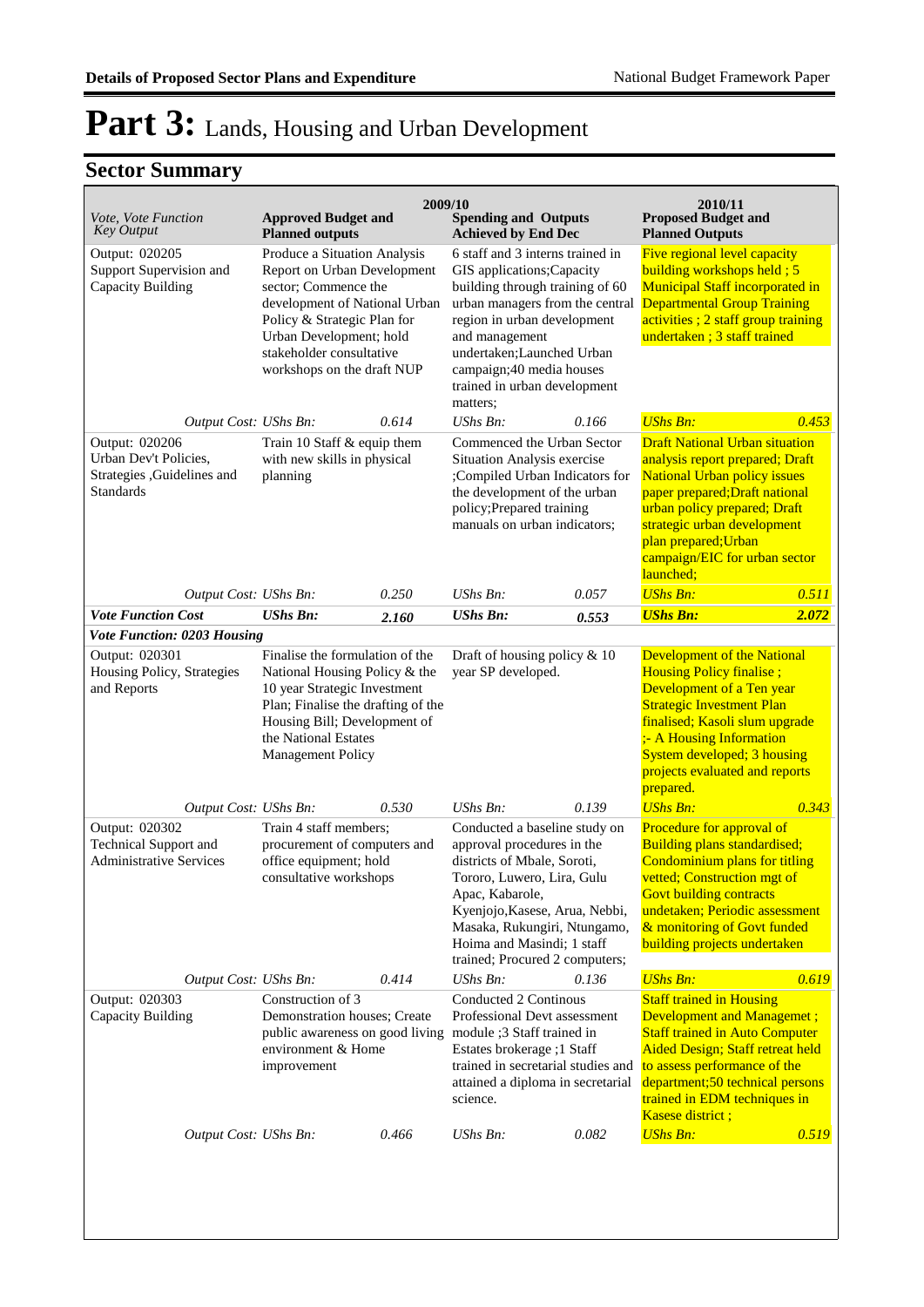|                                                                                                                |                                                                                                                                                                                                                                                                                 | 2009/10 |                                                                                                                                                                                                                                                                                         |       | 2010/11                                                                                                                                                                                                                                                                                                          |       |
|----------------------------------------------------------------------------------------------------------------|---------------------------------------------------------------------------------------------------------------------------------------------------------------------------------------------------------------------------------------------------------------------------------|---------|-----------------------------------------------------------------------------------------------------------------------------------------------------------------------------------------------------------------------------------------------------------------------------------------|-------|------------------------------------------------------------------------------------------------------------------------------------------------------------------------------------------------------------------------------------------------------------------------------------------------------------------|-------|
| <i>Vote, Vote Function</i><br>Key Output                                                                       | <b>Approved Budget and</b><br><b>Planned outputs</b>                                                                                                                                                                                                                            |         | <b>Spending and Outputs</b><br><b>Achieved by End Dec</b>                                                                                                                                                                                                                               |       | <b>Proposed Budget and</b><br><b>Planned Outputs</b>                                                                                                                                                                                                                                                             |       |
| Output: 020304<br>Estates Management Policy,<br>Strategies & Reports                                           | Finalisation of the Estates<br>Development guidelines;<br><b>Implementation of Estates</b><br>infrastructure Development;<br>Develop Proto type plans                                                                                                                           |         | Conducted 5 meetings with :-<br>Uganda Home Builders<br>Association (2) & Association<br>of Real Estates Agents (3)<br>,Commenced the development<br>of the Estates Management<br>Policy.                                                                                               |       | <b>Produce Draft for Estates Policy</b><br>;Develop Estates Development<br>and Management Bill ;-Develop<br>and Implement criteria for<br>selection of government's<br>contribution to Infrastructure<br><b>Development in Estates</b>                                                                           |       |
| Output Cost: UShs Bn:                                                                                          |                                                                                                                                                                                                                                                                                 | 0.214   | UShs Bn:                                                                                                                                                                                                                                                                                | 0.040 | <b>UShs Bn:</b>                                                                                                                                                                                                                                                                                                  | 0.415 |
| Output: 020305<br><b>Public Servants Housing</b><br>scheme                                                     | Conduct sensitization<br>workshops for the beneficiaries;<br>Implementation of Public<br>Servants Housing Loan Scheme                                                                                                                                                           |         | Conducted baseline studies in<br>the Eastern, South western, Mid<br>western, Southern and Northern<br>regions (in total 19 districts)<br>;Commenced the process of<br>procuring a consultant to<br>prepare and compile materials<br>databank ; guidelines for the<br>scheme formulated. |       | <b>Revolving Fund Established;</b><br>Loans offered to public servants<br>;- Terminal evaluation reports of<br>housing programs                                                                                                                                                                                  |       |
| Output Cost: UShs Bn:                                                                                          |                                                                                                                                                                                                                                                                                 | 0.373   | UShs Bn:                                                                                                                                                                                                                                                                                | 0.080 | <b>UShs Bn:</b>                                                                                                                                                                                                                                                                                                  | 0.000 |
| Output: 020306<br>Awareness compaigns on<br>Earthquake Disaster<br>Management                                  | Train 100 technical persons in<br>EDM techniques; form 3 DVT;<br>conduct 6 project assessment<br>modules; procure 4 computers<br>with accessories for Fort portal<br>office; Conduct 12 project<br>monitoring trips & 4<br>workshops; air 52 awareness<br>programs on radios    |         | Commenced preparation of the<br>awareness campaigns on Voice<br>of Toro, but implementation<br>delayed by contract renewal.<br>Conducted a trip to Bundibugyo<br>district to finalise on site<br>location for the proposed<br>construction model house for<br>Earthquake Resistance.    |       | 24 Awareness programs aired<br>on radios; 6 monitoring trips<br>conducted; 2 workshops<br>organized on EDM awareness;<br>Participate in annual<br>construction exhibition; 1<br>model house constructed in<br><b>Kasese district</b>                                                                             |       |
| Output Cost: UShs Bn:                                                                                          |                                                                                                                                                                                                                                                                                 | 0.094   | UShs $Bn$ :                                                                                                                                                                                                                                                                             | 0.009 | <b>UShs Bn:</b>                                                                                                                                                                                                                                                                                                  | 0.187 |
| <b>Vote Function Cost</b>                                                                                      | <b>UShs Bn:</b>                                                                                                                                                                                                                                                                 | 2.091   | <b>UShs Bn:</b>                                                                                                                                                                                                                                                                         | 0.485 | <b>UShs Bn:</b>                                                                                                                                                                                                                                                                                                  | 2.083 |
| Vote Function: 0249 Policy, Planning and Support Services                                                      |                                                                                                                                                                                                                                                                                 |         |                                                                                                                                                                                                                                                                                         |       |                                                                                                                                                                                                                                                                                                                  |       |
| Output: 024901<br>Policy, consultation,<br>planning and monitoring<br>services                                 | Preparation and submission of<br>MPS ; Preparation of 10<br>Cabinet memoranda & 2<br>Cabinet updates; Prepare BFP<br>FY 2010/11-2012/13; Prepare<br>ABPR for FY 2008/2009;<br>prepare 4 Proposals on<br>improved service delivery; 4<br>Quarterly budget monitoring<br>reports. |         | 5 Cabinet Memoranda prepared<br>and submitted to Cabinet<br>Secretariat;2 returns for the<br>Calender year 2009 submitted<br>to Cabinet Secretariat; BFP FY<br>2009/10 -2011/12 preprared;2<br>to assess sector performance at<br>local level;                                          |       | BFP FY2010/11& Detailed<br>budget submitted to MFPED;<br>ABPR FY 2009/10 produced; 4<br>Project Proposals developed; 4<br>M&E exercises undertaken;<br><b>MLHUD Strategic Plan</b><br>field monitoring trips conducted developed; 10 Cabinet<br>Memoranda prepared; MPS<br>prepared & submitted to<br>Parliament |       |
| Output Cost: UShs Bn:                                                                                          |                                                                                                                                                                                                                                                                                 | 0.832   | UShs Bn:                                                                                                                                                                                                                                                                                | 0.235 | <b>UShs Bn:</b>                                                                                                                                                                                                                                                                                                  | 0.877 |
| Output: 024902<br><b>Ministry Support Services</b><br>(Finance and Administration) financial and HR management | Undertake Administartive and<br>Support Services adequately,<br>efficiently; provide security to<br>persons & property; attend to<br>the Ministry's Inter'nal<br>obligations, Construct 2<br>additional floors                                                                  |         | 2 Monitoring and evaluation<br>trips under taken; 23 approved<br>posts filled ; Provided security to<br>Ministry premises, property and<br>persons at Hqtrs, Port Bell road<br>and Entebbe offices;                                                                                     |       | 174 offices equiped and<br>mantained; 392 staff paid<br>salaries, lunch and footage<br>allowances; 60 approved posts;<br>filled;200 staff appraised<br>regularly; All audit queries<br>responded to.                                                                                                             |       |
| Output Cost: UShs Bn:                                                                                          |                                                                                                                                                                                                                                                                                 | 1.373   | UShs Bn:                                                                                                                                                                                                                                                                                | 1.842 | <b>UShs Bn:</b>                                                                                                                                                                                                                                                                                                  | 1.326 |
|                                                                                                                |                                                                                                                                                                                                                                                                                 |         |                                                                                                                                                                                                                                                                                         |       |                                                                                                                                                                                                                                                                                                                  |       |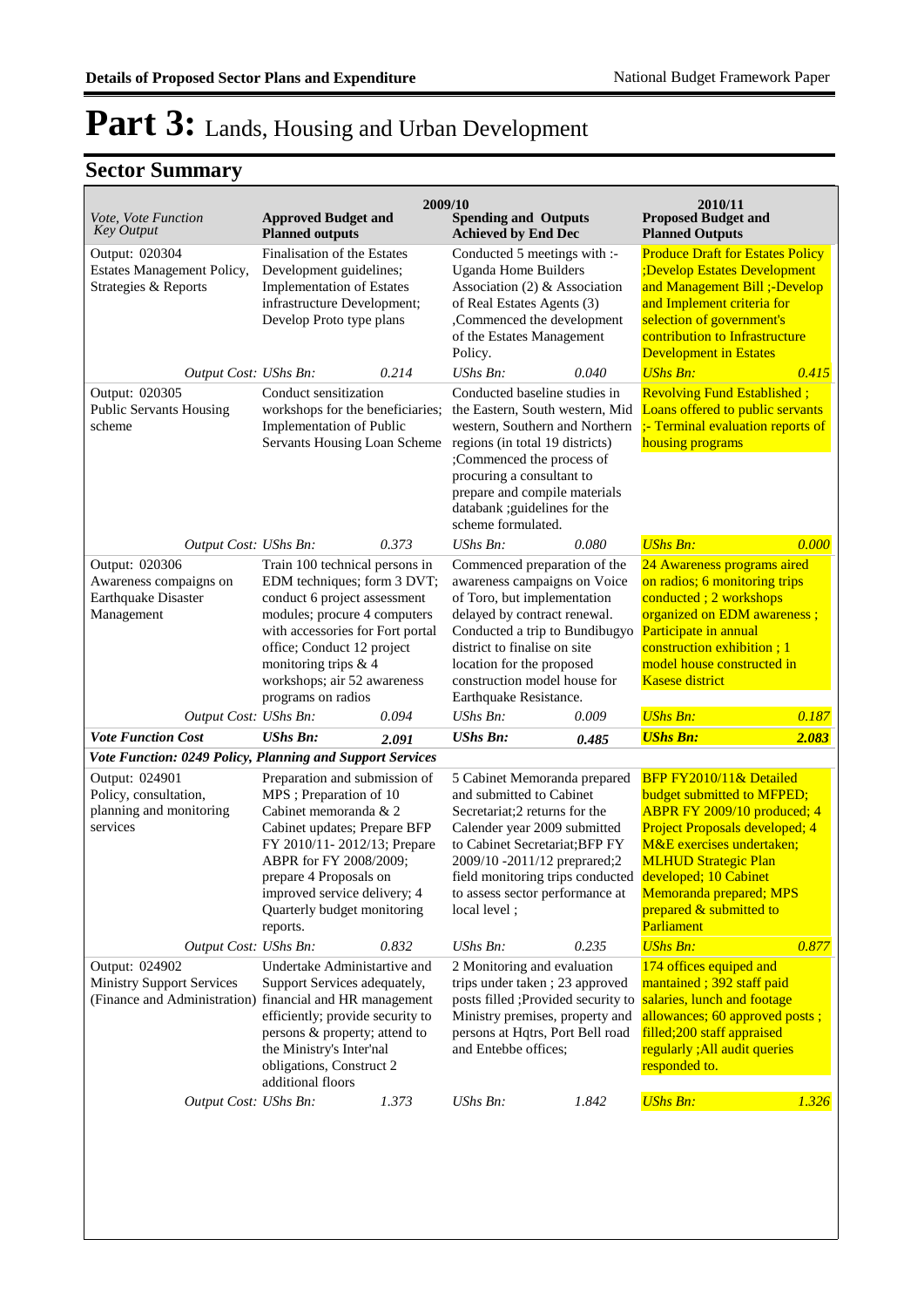| 2009/10<br>2010/11                                                          |                                                                                                                                                                                                                                                                         |                 |                                                                                                                                                                                                                                                                                          |                |                                                                                                                                                                                                                                           |                 |
|-----------------------------------------------------------------------------|-------------------------------------------------------------------------------------------------------------------------------------------------------------------------------------------------------------------------------------------------------------------------|-----------------|------------------------------------------------------------------------------------------------------------------------------------------------------------------------------------------------------------------------------------------------------------------------------------------|----------------|-------------------------------------------------------------------------------------------------------------------------------------------------------------------------------------------------------------------------------------------|-----------------|
| Vote, Vote Function<br><b>Key Output</b>                                    | <b>Approved Budget and</b><br><b>Planned outputs</b>                                                                                                                                                                                                                    |                 | <b>Spending and Outputs</b><br><b>Achieved by End Dec</b>                                                                                                                                                                                                                                |                | <b>Proposed Budget and</b><br><b>Planned Outputs</b>                                                                                                                                                                                      |                 |
| Output: 024903<br>Ministerial and Top<br><b>Management Services</b>         | Hold 4 Top Policy<br>Meetings; Hold 12 Heads of<br>Department meetings; Hold 2<br>General Staff meetings; hold 1<br>end of year staff party                                                                                                                             |                 | Organised 1 Top Policy meeting<br>; Organised 2 Heads of<br>Department meetings.                                                                                                                                                                                                         |                | 4 Top Policy Meetings<br>organised; 6 Heads of<br>Department meetings organised;<br>2 General Staff meetings<br>organised; End of year staff<br>party organised; 1 staff retreat<br>organised.                                            |                 |
| Output Cost: UShs Bn:                                                       |                                                                                                                                                                                                                                                                         | 0.030           | UShs Bn:                                                                                                                                                                                                                                                                                 | 0.020          | <b>UShs Bn:</b>                                                                                                                                                                                                                           | 0.070           |
| Output: 024904<br><b>Information Management</b>                             | 20 statements to be<br>disseminated; 20 media<br>supplements; Clients Charter<br>pre-tested                                                                                                                                                                             |                 | 12 statements on MLHUD<br>related issues disseminated; 9<br>media supplements issued;<br>Clients Charter pre-tested by all<br>Directorates ; Managed strategic<br>information.                                                                                                           |                | 20 statements on MLHUD<br>related information<br>disseminated; 20 media<br>supplements issued ;MLHUD<br>Clients Charter implemented;<br>Ministry's information managed                                                                    |                 |
| Output Cost: UShs Bn:                                                       |                                                                                                                                                                                                                                                                         | 0.050           | UShs Bn:                                                                                                                                                                                                                                                                                 | 0.012          | <b>UShs Bn:</b>                                                                                                                                                                                                                           | 0.050           |
| Output: 024905<br>Procurement and Disposal<br>Services                      | Prepare an aggregate Ministry's<br>procurement plan for 2009/10;<br>Coordinate & procure goods &<br>services FY 2009/10-300<br>contracts; prepare & submit<br>monthly procurement &<br>disposal reports to PPDA,<br>Monitor the implementation of<br>contracts awarded. |                 | Prepared an aggregated<br>Ministry's procurement plan for<br>FY 2009/10 ;Coordinated the<br>procurement of goods and<br>services; 396 contracts awarded<br>and monitored; 197 contracts<br>concluded; Vehicles and<br>furniture worth ug.shs 22<br>million disposed off by<br>auctioning |                | Procurement plan FY 2010/11<br>prepared; Monthly procurement<br>reports prepared and submitted<br>toPPDA; Disposal of goods<br>undertaken; Procurement of<br>goods, services & works<br>undertaken; Monitoring of<br>contracts undertaken |                 |
| Output Cost: UShs Bn:                                                       |                                                                                                                                                                                                                                                                         | 0.041           | $UShs Bn$ :                                                                                                                                                                                                                                                                              | 0.010          | <b>UShs Bn:</b>                                                                                                                                                                                                                           | 0.082           |
| Output: 024906<br>Accounts and internal Audit<br>Services                   | Maintain IFMS in running<br>condition; prepare and submit 9<br>months accounts, and final<br>accounts; Address all issues<br>raised by PAC; 4 Quarterly<br>Audit reports; 4 payroll reports<br>& 4 Internal Audit reports<br>produced.                                  |                 | 2 Quarterly Internal Audit<br>Report ;2 Payroll Audit Report<br>;2 Field Inspection Reports<br>covering the Districts of<br>Luwero, Masaka, Kabale,<br>Mbarara, Bushenyi and<br>Rukungiri, Jinja, Toro, Soroti,<br>Fortportal, Kibaale, Mubende<br>and Gulu.                             |                | 4 Quarterly Internal Audit<br><b>Reports Prepared ;4 Quarterly</b><br><b>Payroll Reports Prepared.</b>                                                                                                                                    |                 |
| Output Cost: UShs Bn:                                                       |                                                                                                                                                                                                                                                                         | 0.183           | $UShs Bn$ :                                                                                                                                                                                                                                                                              | 0.070          | <b>UShs Bn:</b>                                                                                                                                                                                                                           | 0.223           |
| Output: 024972<br>Government Buildings and<br>Administrative Infrastructure | Construct 2 additional floors to<br>the Ministry building.                                                                                                                                                                                                              |                 | Contract document preparation<br>in progress with the following<br>stages completed:-<br>(Consultancy) feasibility<br>planning report &<br>(Consultancy) preliminary<br>design report approved.<br>(Consultancy) Scheme design<br>report prepared.                                       |                | 2 additional floors constructed                                                                                                                                                                                                           |                 |
| Output Cost: UShs Bn:                                                       |                                                                                                                                                                                                                                                                         | 0.600           | UShs Bn:                                                                                                                                                                                                                                                                                 | 0.030          | <b>UShs Bn:</b>                                                                                                                                                                                                                           | 0.600           |
| <b>Vote Function Cost</b><br><b>Cost of Vote Services:</b>                  | <b>UShs Bn:</b><br>UShs Bn:                                                                                                                                                                                                                                             | 8.609<br>16.159 | <b>UShs Bn:</b><br>UShs Bn:                                                                                                                                                                                                                                                              | 2.219<br>5.478 | <b>UShs Bn:</b><br><b>UShs Bn:</b>                                                                                                                                                                                                        | 3.228<br>19.158 |
| Vote: 156 Uganda Land Commission                                            |                                                                                                                                                                                                                                                                         |                 |                                                                                                                                                                                                                                                                                          |                |                                                                                                                                                                                                                                           |                 |
| Vote Function: 0251 Government Land Administration                          |                                                                                                                                                                                                                                                                         |                 |                                                                                                                                                                                                                                                                                          |                |                                                                                                                                                                                                                                           |                 |
| Output: 025101<br>Regulations & Guidelines                                  | 1 set of regulations, 1 set of<br>guidelines published. Public<br>sensitised on the regulations.<br><b>Uganda Land Commission Act</b><br>drafted                                                                                                                        |                 | 1 set of regulations ready for<br>legal clearance of Ministry of<br>Justice, Working Group for<br>drafting Uganda Land<br>Commission Act constituted                                                                                                                                     |                | <b>Land Fund Regulations</b><br>published, Land Fund<br>Regulations guidelines reviewed<br>or published, Public sensitized<br>on land fund and the<br>regulations, Uganda Land<br><b>Commission Act finalised</b>                         |                 |